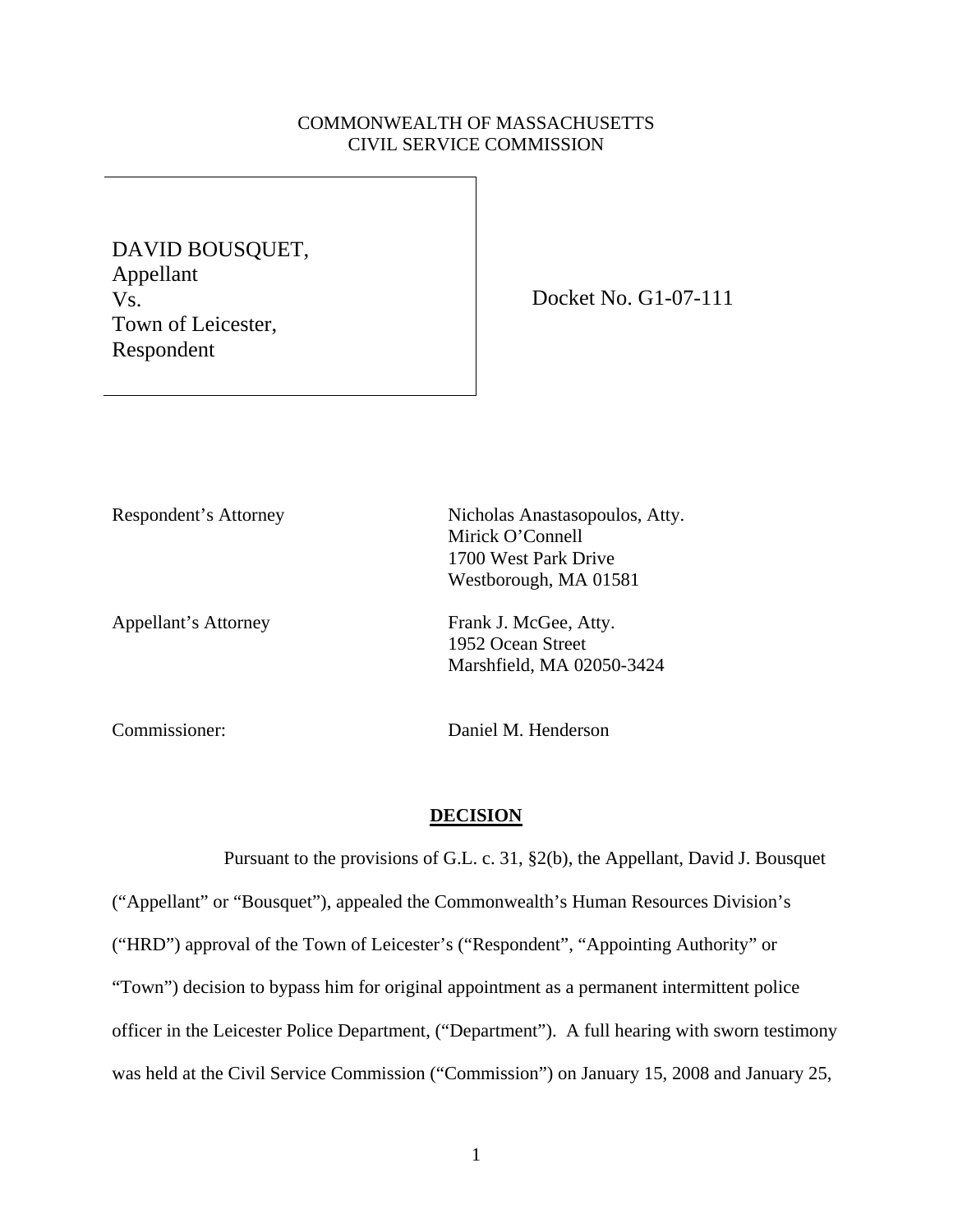2008. Chief of Police James J. Hurley ("Chief Hurley"), West Boylston Chief of Police Dennis W. Minnich ("Chief Minnich") and Massachusetts State Trooper Brian C. Shanks ("Trooper Shanks") testified on behalf of the Appointing Authority. The Appellant testified on his own behalf. In addition, the parties introduced a total of thirty-one (31) exhibits. The Respondent filed a *Motion to Reopen* the record, which was allowed after a telephone-conference on June 19, 2008, pursuant to which Exhibits 30  $\&$  31 were added to the record. A stenographer appeared as requested by the Respondent and produced a stenographic transcript of the Hearing. The stenographic transcript is the official record of the hearing and the original is provided to the Commission, at no cost to the Commission. Proposed Decisions were submitted by both parties as directed after extensions.

## **FINDINGS OF FACT**

 Based on the testimony, exhibits and reasonable inferences there from; I make the following findings of fact:

- 1. On March 19, 2006, Chief Hurley formally requested authorization from Town of Leicester Board of Selectmen ("Board") to hire five (5) additional permanent intermittent ("part-time") police officers. (Exhibit 3)
- 2. The Appointing Authority for the Leicester Police Department ("Department"), including the position of permanent intermittent police officer, is the Board (Hurley, Tr., p. 16)
- 3. In accordance with Chapter 31, the Town requested a certification list (#260372), for the position of permanent intermittent police officer, (part-time), from the Human Resources Division. The Appellant was at the top of that certified list received by the Town, dated May 1, 2006. (Exhibit 4)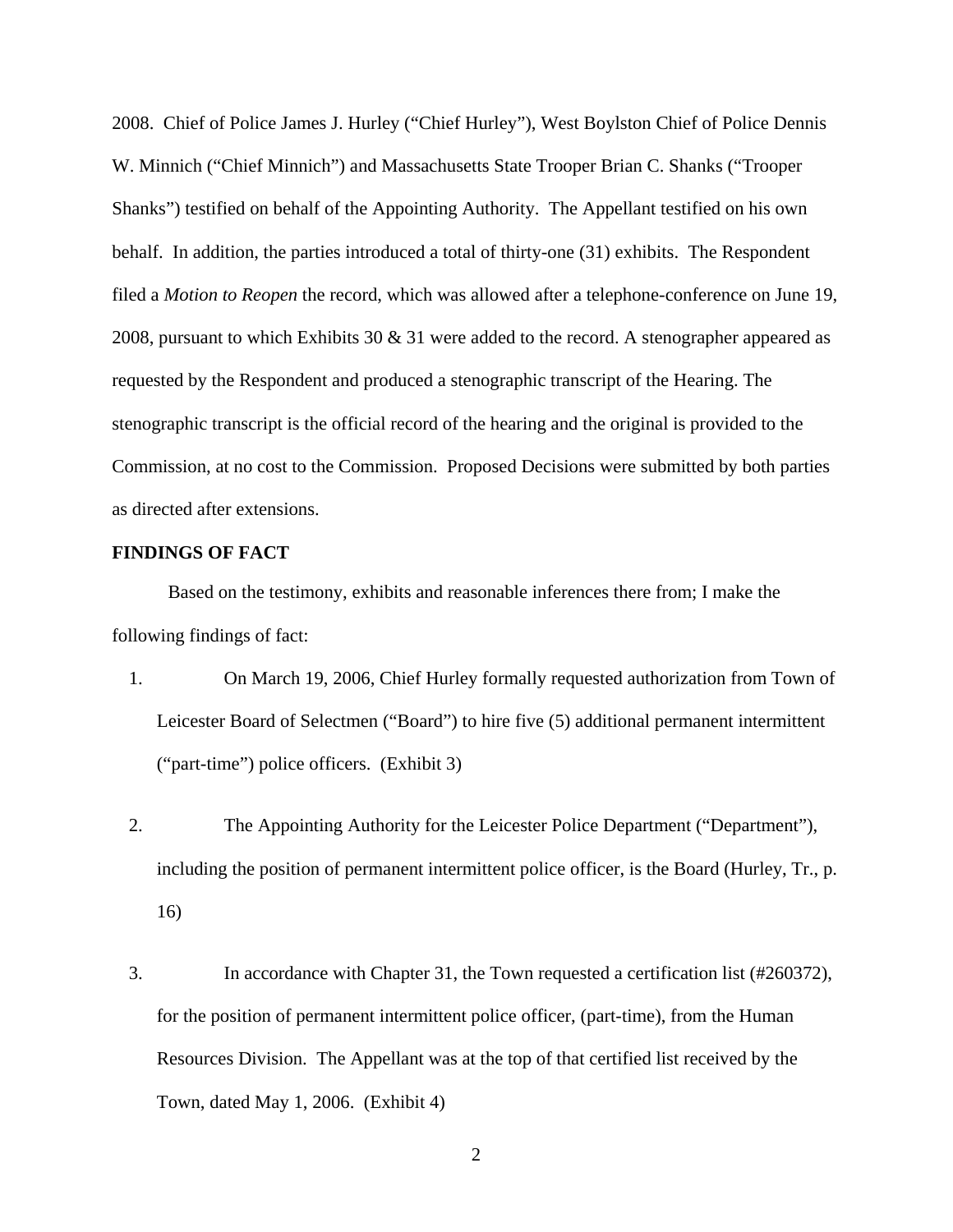4. The Appellant had been placed at the top of that certified list pursuant to a Commission decision on a prior bypass appeal filed by the Appellant. On or about July 31, 2001, the Town bypassed the Appellant, and, instead, appointed two (2) other candidates to part-time police officer positions. A full hearing was held before then-Commissioner Daniel O'Neil on November 12, 2002 (Docket No. G-01-1361). Commissioner O'Neil's tenure as a Commissioner lapsed before he could render a final decision in said appeal. The Commission ordered a rehearing of the matter. The Appointing Authority refused to participate in a second hearing. As a result, the Appointing Authority was defaulted and the Appellant was placed at the top of the next certified list. (Exhibit 2)

- 5. The Town contacted the individuals on the May 1, 2006 roster certification list, provided those interested with an application, arranged for interviews by an interview panel and conducted a background check of those candidates who indicated their willingness to accept appointment by signing the certification list. (Hurley, Tr., pp. 16, 23; Exhibits 4, 5, 6, 9A-9D).
- 6. Eight (8) of the sixteen (16) background investigations, including the Appellant's, were performed by the Massachusetts State Police – Certification Unit. (Id. at pp. 24-25; Exhibit 10A, 10B and 22)
- 7. On or about September 15, 2006, the Appointing Authority, based on Chief Hurley's recommendations, appointed four (4) individuals to the position of permanent intermittent police officer; these four appointees had been lower on the certification than the Appellant. (Exhibits 7 and 8)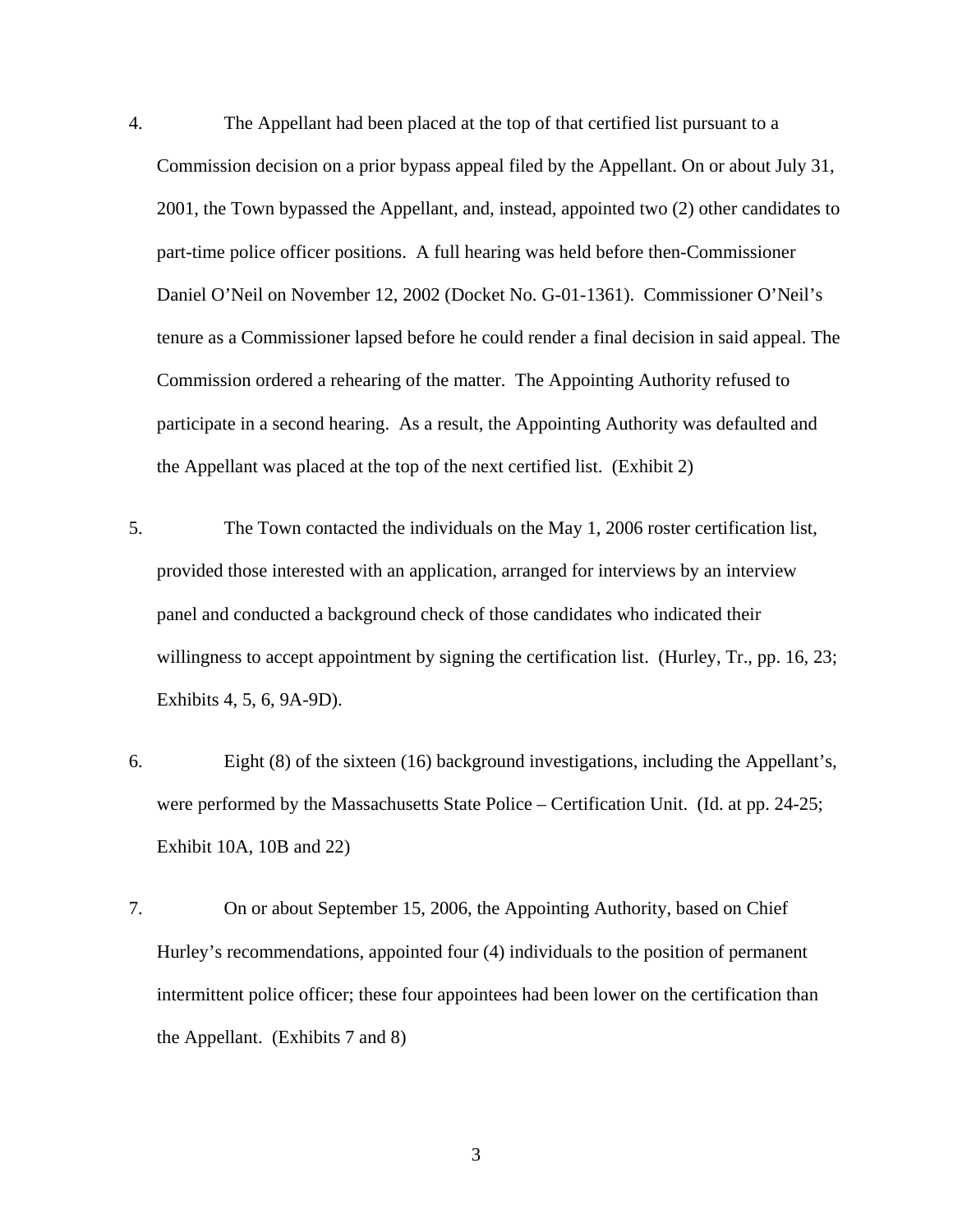8. The Appellant had received a conditional offer of employment from the Town, on or about August 23, 2006. At the time of the above-described appointments, the Appellant's candidacy was still under consideration pending completion of the Appellant's background investigation, including the Massachusetts Ethics Commission Advisory Opinion addressing potential conflict-of-interest concerns identified by Chief Hurley. (Hurley, Tr., 28; Exhibits  $6 \& 7$ )

9. On February 16, 2007, HRD sent the Appellant a letter, pursuant to G.L. c 31 § 27, notifying him that he had been bypassed and the reasons stated by the Town for bypass, had been approved by HRD. A seven page list of reasons marked "Confidential" and dated December 7, 2006, was attached to that letter. The Appointing Authority informed the Appellant that he was bypassed for the reasons, in summary, as follows: (1) conflict of interest based on his employment at Becker College as Campus Police Chief; (2) prior disciplinary action; (3) poor relationship with co-workers; (4) Provided false information on prior License to Carry Firearms application; and (5) negative issues during interview with Trooper Shanks. (Exhibit 18)

- 10. Becker College ("College") is a private four (4) year college with several campuses in Massachusetts, including one in the Town of Leicester ("Town"). (Bousquet, Tr., pp. 256, 303)
- 11. The Leicester campus of Becker College is comprised of several academic and administrative buildings, dormitories and athletic fields. (Hurley, Tr., p. 70**)**
- 12. Becker's Campus Police Officers are special police officers, and, as a result, do not have police powers beyond the College's campus. (Hurley, Tr., pp. 65, 393)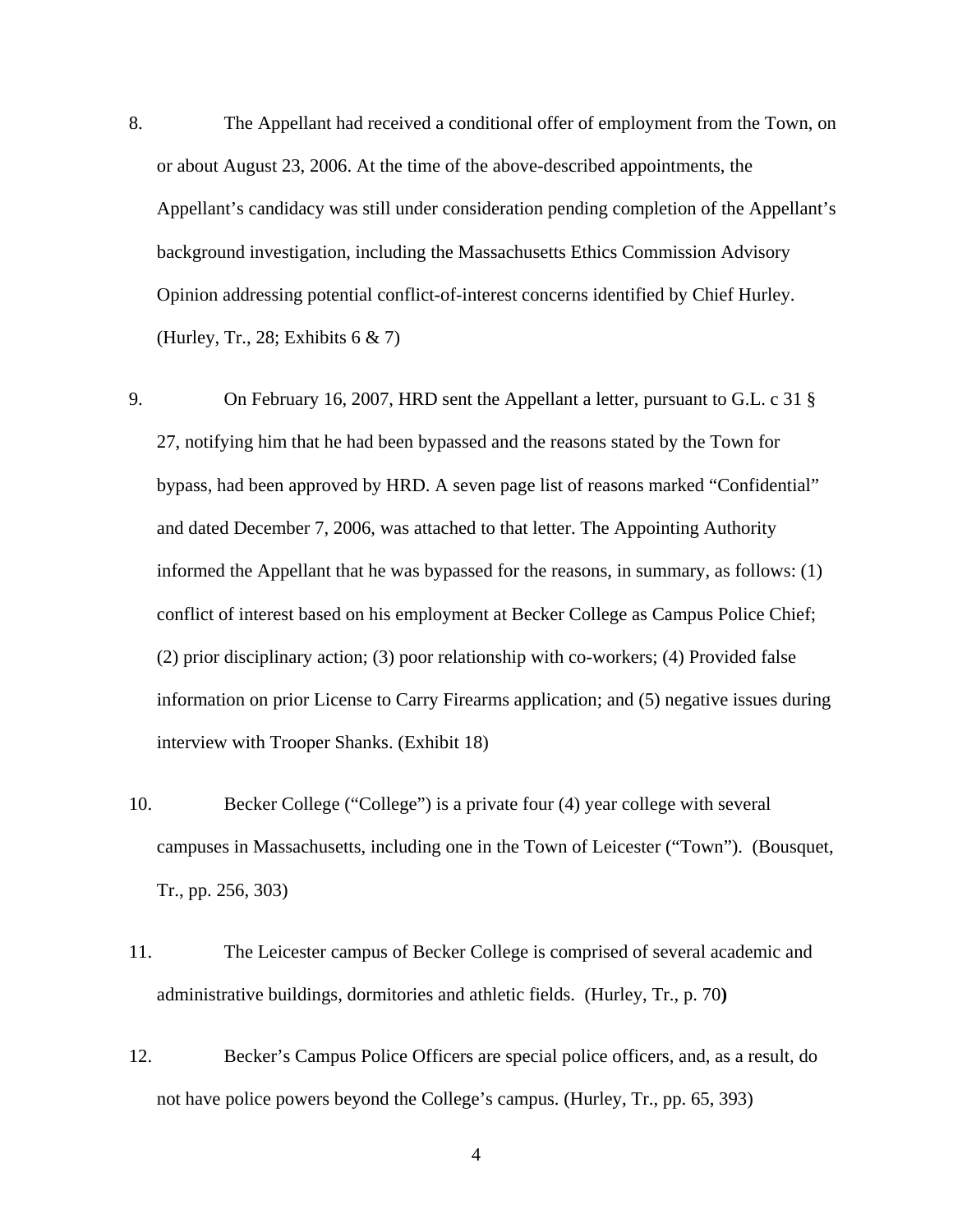- 13. The Leicester Department's police officers, however, retain full police powers whenever responding to incidents and crimes on the College's campus. (Id., Tr., p. 394)
- 14. As a result, there is overlapping law enforcement jurisdiction between the Department and the Campus Police. (Id., Tr., p. 53)
- 15. Members of the Department respond to various public safety calls from the College including: medical calls, public disturbances and physical altercations. (Id., Tr., p. 65)
- 16. The Campus Police does not have a booking facility or holding cells; as a result, all student arrests are brought to the Department and are processed and held at the station by the Department's police officers. (Id., Tr., p. 66; Bousquet, Tr. p. 366)
- 17. The Appellant, since on or about 1997, has been employed by Becker College as its Campus Police Chief. Prior to that, he had been employed as a Sergeant in the Becker College Police Department since 1993. (Bousquet, Tr., 256-257)
- 18. From 1987 to 1993, the Appellant was employed as a law enforcement officer with the State of Florida Department of Environmental Protection. (TR 257).
- 19. His duties as a law enforcement officer for the State of Florida Department of Environmental Protection included enforcing rules, regulations, and state laws as well as drug interdiction and immigration. (TR. 257)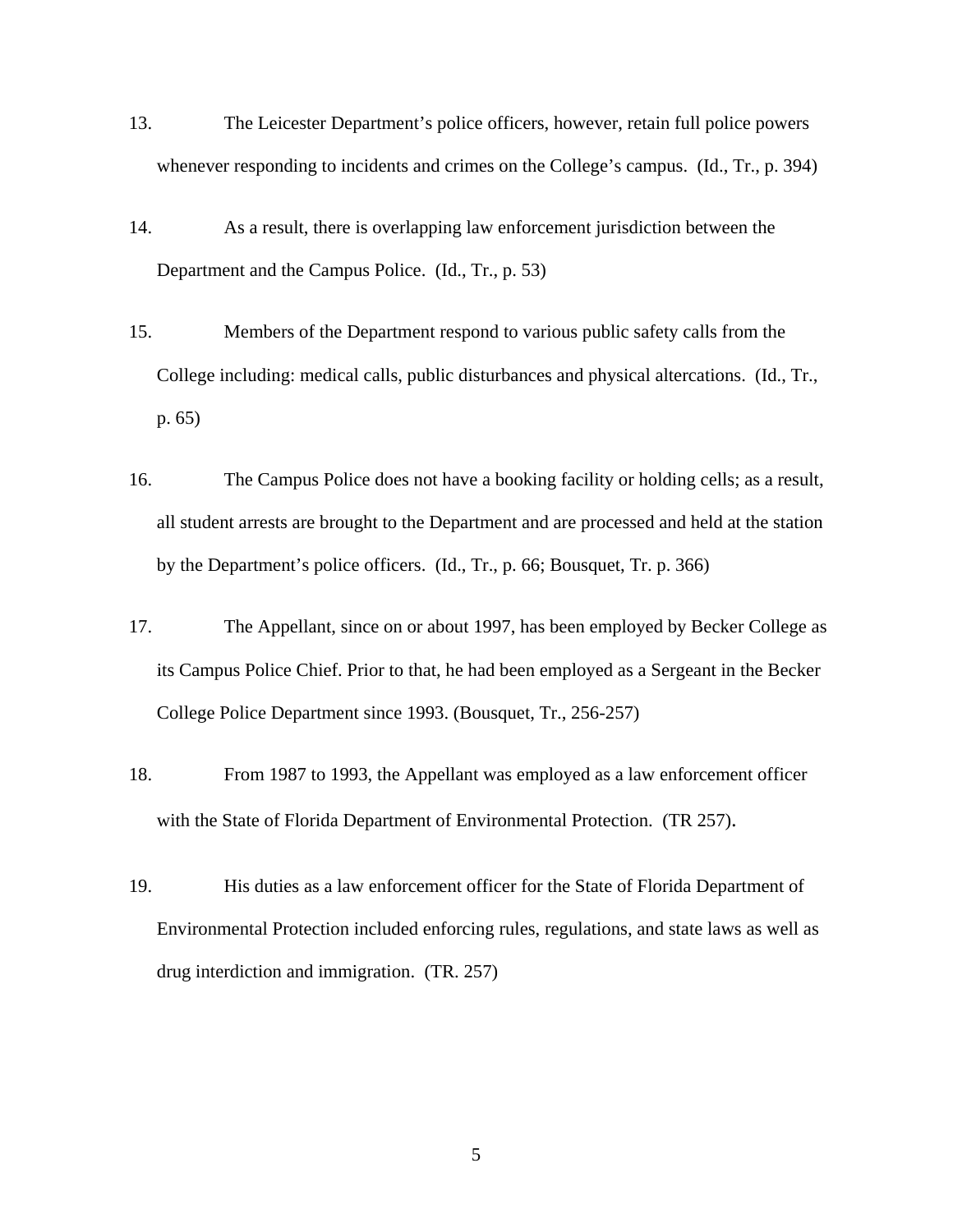- 20. The Appellant served six years as a Reserve in the United States Marine Corps and one year active duty. Appellant received an Honorable Discharge from the United States Marine Corps. (Exhibit 22, TR.258 & 302).
- 21. Appellant has an Associate in Science Degree from Becker College. (Exhibit 22, TR 302).
- 22. Appellant is a certified Defensive Tactics instructor, Massachusetts Sheriffs Association. Appellant is authorized to train other persons in Weapon Defensive Tactics. Appellant is a certified instructor in the use of aerosol. Appellant has completed a specialized school in rape investigation by the Massachusetts Criminal Justice Training Council. Appellant has completed the instructor evaluation test for the use of straight police baton. Appellant is certified as a physical defense instructor. Appellant has completed the Attorney General's campus law enforcement course. Appellant has completed the Emergency Medical Service First Responder course, Florida Criminal Justice Standards and Training. Appellant has completed the National Association for Search and Rescue course, Braintree, Massachusetts. The National Rifle Association of America has certified appellant to be a Police Marksman. Appellant has completed the Broward County Florida Police Academy course for Standards and Pistol Range Requirements. Appellant has successfully completed a course in Criminal Law at the Broward County Florida Community College. (Ex 22 and testimony of Appellant)
- 23. Appellant has successfully a 40-hour course in case preparation and court presentation offered by the Florida Criminal Justice Standards and Training Commission. Appellant has successfully completed a course at the Massachusetts State Police Academy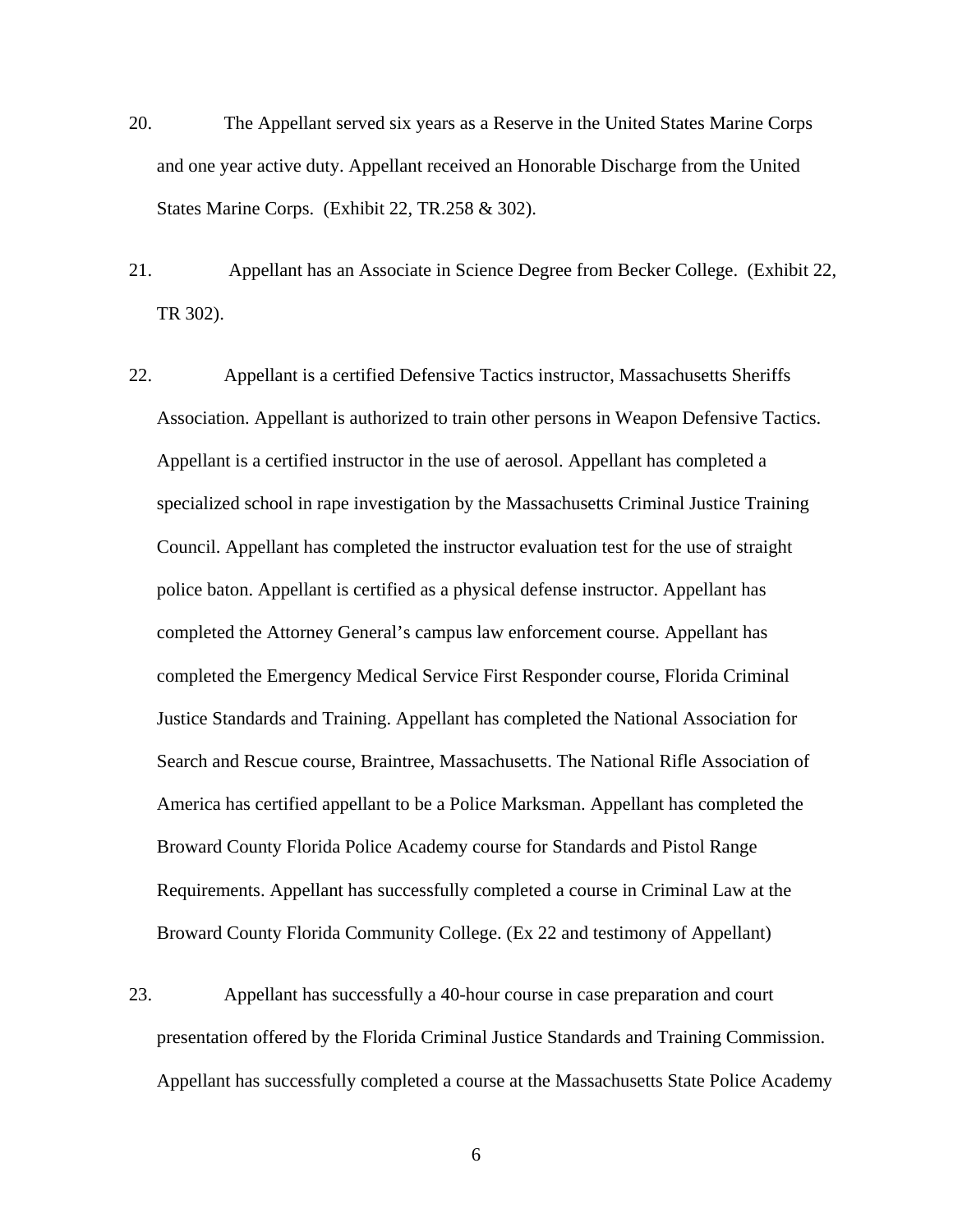(24 hours) in evidence search and Seizure. Appellant has successfully completed a course at the Massachusetts State Police Academy (8 hours) in Specialized Training in Verbal Judo. Appellant has successfully completed a course at the Massachusetts State Police Academy (4 hours) in Suicide Prevention. Appellant has successfully completed a course at the Massachusetts State Police Academy (16 hours) in Officer Safety. Appellant has successfully completed a course at the Massachusetts State Police Academy (16 hours) in Standardized Field Sobriety Testing. Appellant has successfully completed a course at the Massachusetts State Police Academy (8 hours) in Specialized Training in Community Policing. Appellant has successfully completed a course at the Massachusetts State Police Academy (8 hours) in Specialized Training in Explosives Recognition and Bomb Threat Procedures. (Ex 22 and testimony of Appellant)

24. Appellant has completed a course in Internal Affairs, Creating and Maintaining an Ethical Organization, New England Institute of Law Enforcement Management. Appellant has completed a specialized course re-certifying him as a Defensive Tactics Instructor, Massachusetts Criminal Justice Training Council. Appellant has completed a specialized school in "In Custody Deaths Training", Massachusetts Criminal Justice Training Council. Appellant has completed 8 hours of training in Civil Liability for Special State Police, Massachusetts State Police Academy. Appellant has successfully in training in Public Safety Human Resource Management, International Association of Campus Law Enforcement Administrators. Appellant has been a Special State Police Officer, by appointment by the Department of State Police, Commonwealth of Massachusetts, since 1997. (Ex 22 and testimony of Appellant)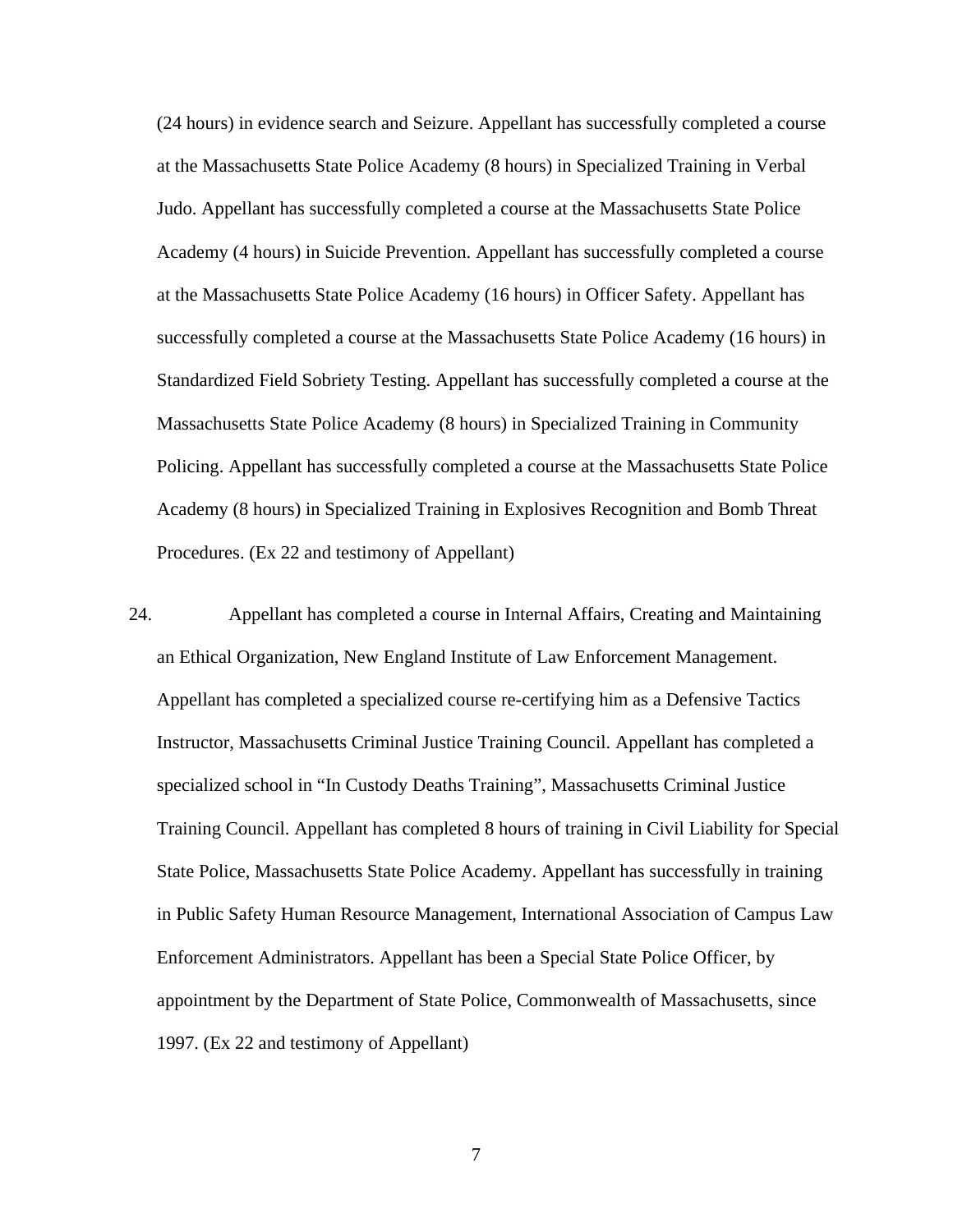- 25. Appellant is a graduate of the State of Florida Basic Police Academy (698 hours). Appellant has completed the basic course of training for Reserve Intermittent Police Officers, Massachusetts Criminal Justice Training Council. Appellant has completed the Florida Department of Natural Resources Ranger Academy. Appellant has completed the Defensive Driving course of the National Safety Council. Appellant has successfully completed the College Sexual Assault Protocol and Investigation Seminar, Office of the District Attorney, Worcester County, Massachusetts. Appellant was recognized by the Broward County Florida Police Academy for "Highest Physical Proficiency". Appellant received a letter of appreciation from the Chief of Police, Worcester, Massachusetts, for Appellant's efforts in assisting the Worcester Police in a fire which resulted in the death of six firefighters. (Ex 22 and testimony of Appellant)
- 26. Appellant was employed as a part-time police officer in the Police Department of the Town of West Boylston, Massachusetts from 1995 to 2004. (TR. 259)
- 27. During the period of 1995-2004, the Appellant would also perform police work for the Town of Leicester, and for that work he would be paid by the Town of Leicester. However, the Appellant would perform these details in a Becker College uniform (TR. 260).
- 28. In the past, the Town has appointed at least two (2) Becker Campus Police officers to the Department. However, in both instances, the Campus Police officers were patrol officers. Chief Hurley believes that the higher the level of rank, the higher the level of potential conflict of interest exists. In any event Chief Hurley testified that he would not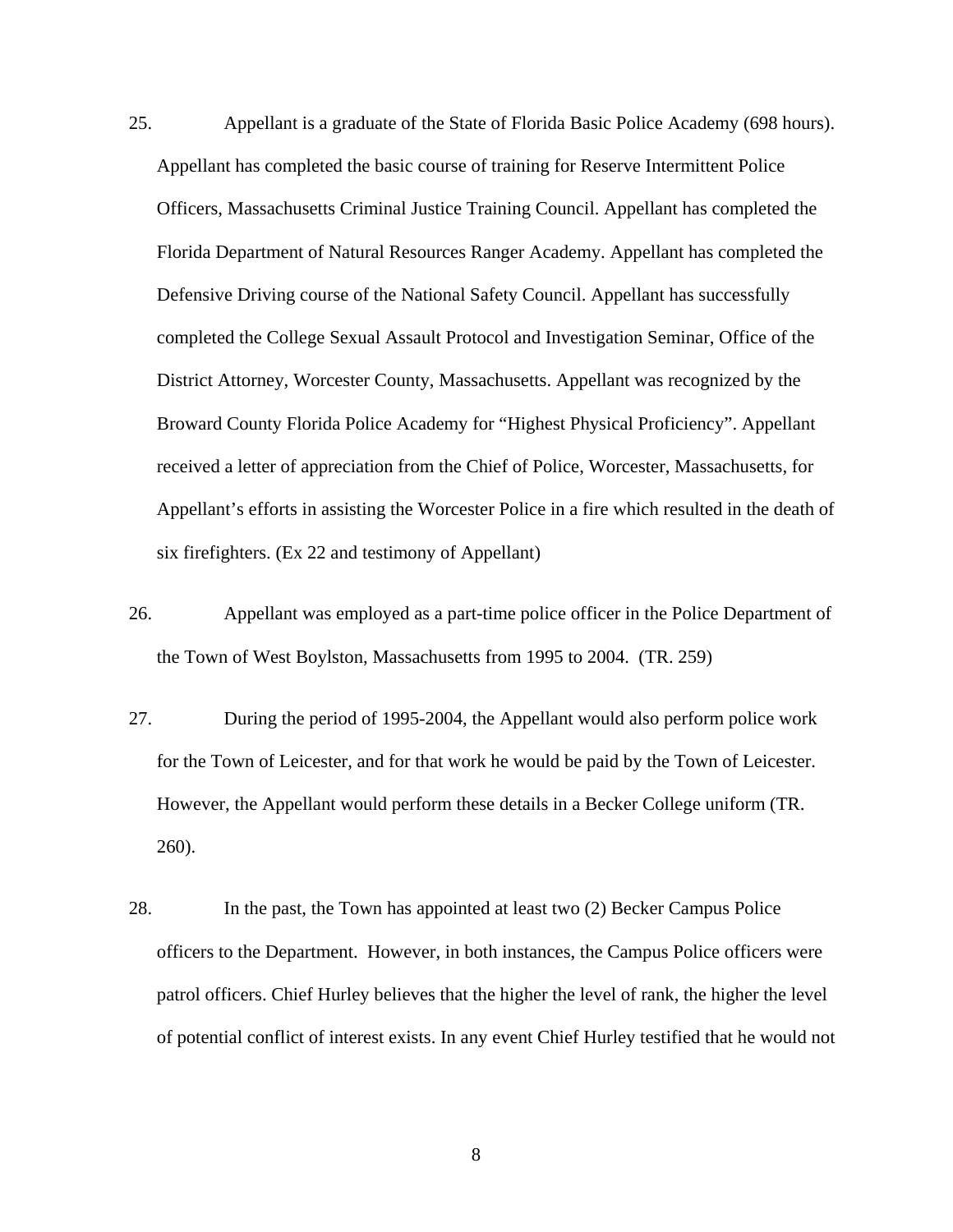higher anyone from Becker College without first getting an (Ethics Commission) opinion first. (Hurley, Tr., 67)

- 29. At the time of the Appellant's investigation, and eventual bypass, Chief Hurley had been the Chief of the Department for only a short time; he was hired as Chief in February, 2006. (Hurley, Tr., 15)
- 30. Chief Hurley testified that he believes the Department should more closely scrutinize the hiring of Becker Campus police officers as Department part-time officers, because of the "tentacles" that could create various conflict of interest issues between the Town and the College. (Hurley, Tr., pp. 67, 68)
- 31. Chief Hurley believes that the position of Campus Police Chief is a high level administrative position. He testified that in addition to potential law enforcement conflicts between the two (2) departments, potential conflicts of interest may extend administratively, to the various financial arrangements between the Town and the College such as mutual aid and CBA issues and, including, but not limited to: paid staffing details performed by the Department's officers on campus; the temporary issuance of liquor licenses for the College by the Town; leasing and maintenance of Town properties by the College; paid road details performed by Campus Police officers; and the Department's review and processing of Campus Police Officers' licenses to carry a firearm application and annual audits; College-sponsored law enforcement training for Department officers; and use of the College's facilities by the Department's officers. (Hurley, Tr., pp., 67-73; Appellant testimony)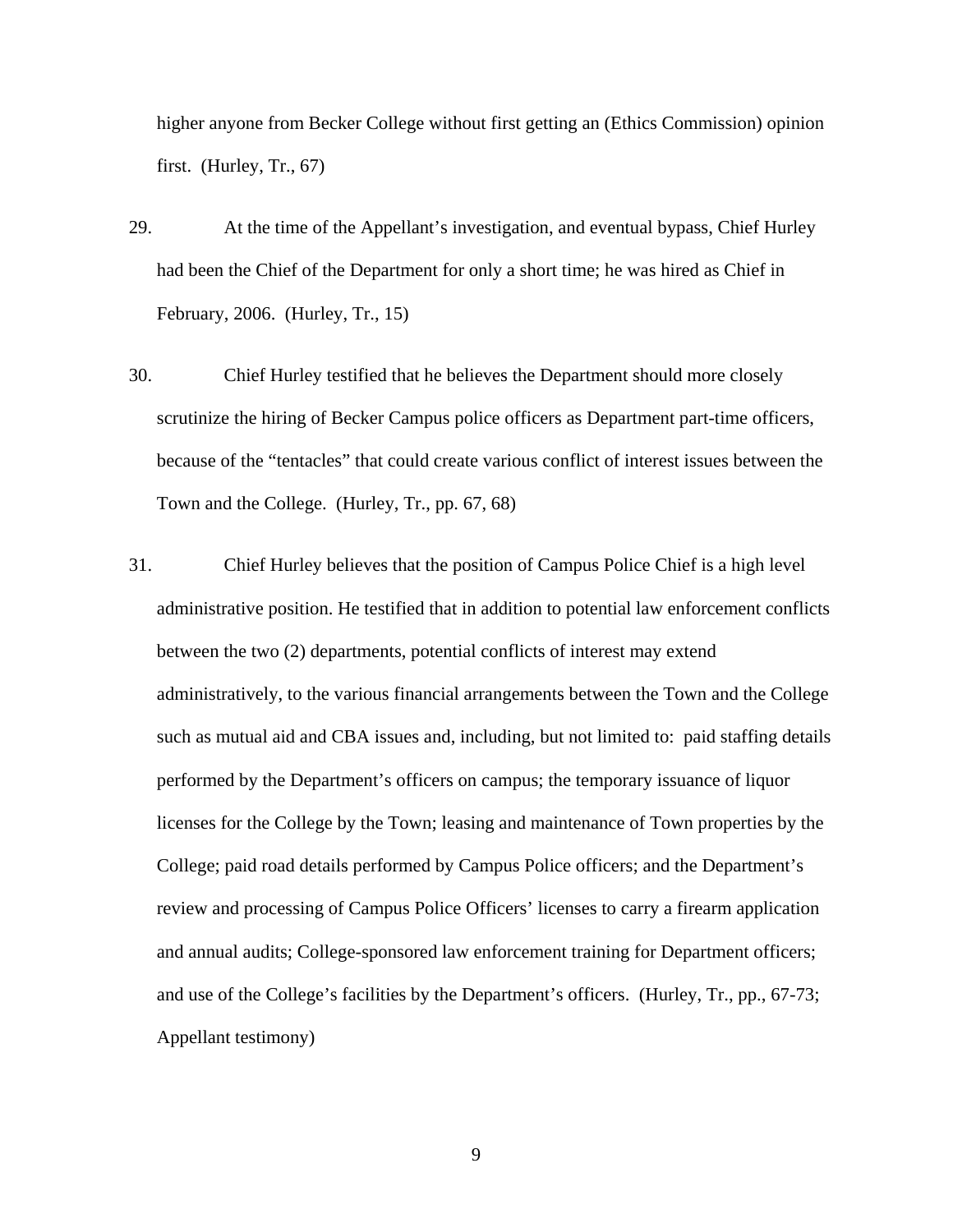- 32. Prior to making a recommendation to the Board regarding the Appellant's candidacy, Chief Hurley requested a confidential advisory opinion from the Legal Division of the Mass. State Ethics Commission, in which he outlined areas of potential concern related to his own public employment if the Appellant was appointed to the Department. Chief Hurley was concerned about his own potential conflict of interest generally due to the hiring of the Appellant. (Hurley, Tr., pp. 55, 67; Exhibit 11B)
- 33. Based on the facts presented in his letter, the Ethics Commission opined that the hiring of the Appellant could create conflict-of-interest situations for Chief Hurley, pursuant to G.L. c. 268A, §§ 19 and 23, because a reasonable person may conclude that Becker College could improperly influence him or unduly enjoy the performance of his official duties because one of his employees is also an employee of the College. (Exhibit 11A)
- 34. Chief Hurley included this potential conflict of interest determination as one of his stated reasons in his recommendation for bypassing the Appellant. The recommendation of Chief Hurley refers to an advisory opinion from the Massachusetts State Ethics Commission. That advisory opinion, dated June 5, 2006, is six (6) pages and marked as "Exhibit #11-A"It suggests that Chief Hurley consult with Town Counsel for advice and guidance on such questions that he asked. It also recommended that the Appellant call or write the Commission directly for advice on his own behalf. It addresses generally the issues of interest or benefit received and disclosure, restriction or abstention as remedies. It does not prohibit the appellant from working as a part-time police officer for the Town of Leicester while he is employed as the Chief of Becker College Campus Police. Specifically, the Massachusetts Ethics Commission, in its advisory opinion,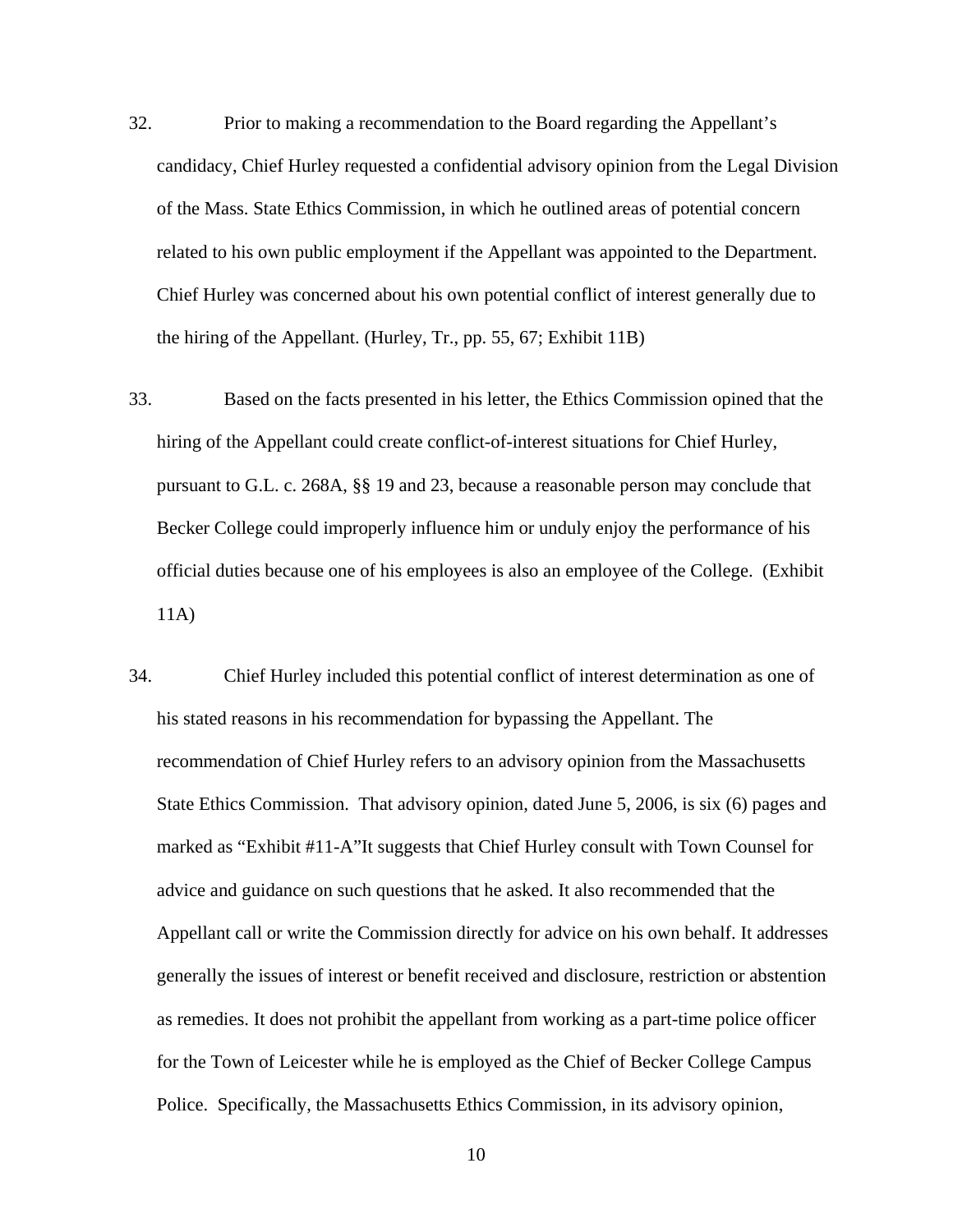specifically states that if certain restrictions are satisfied, the Town of Leicester may employ the appellant as a part-time police officer. The first restriction, according to the Ethics Commission, would be that all part-time police officers employed by the Town of Leicester be designated as "special municipal employees". The second restriction, according to the Ethics Commission, would be that the appellant work as a part-time police officer for the Town of Leicester, and if that employment involves matters that involve Becker College, such employment must be approved in writing by the Town of Leicester. With regard to the second restriction, as stated by Chief Hurley in his recommendation, "the Town of Leicester cannot be reasonably be expected to hire a police officer who is legally prohibited from responding to calls, especially where the community has limited shift staffing (generally only two officers per shift) and the location of concern is a college campus which is a regular recipient of Leicester Police Department services. The Ethics Commission, in its opinion to the Appellant however, specifically points out that "the law provides an exemption, for such circumstances, under Section 19(b) (1). Under this exemption, you must first advise your appointing official of the nature and circumstances of the particular matter and make full disclosure of the financial interest. Then you must receive, in advance of your participation, a written determination made by your Town appointing official that the interest is not so substantial as to be deemed likely to affect the integrity of your services to the Town". (Exhibit #13, page 6, paragraph 4).

35. The Ethics Commission goes on to state that "as you may appreciate, exigent circumstances do not usually allow one to obtain written permission, in advance, from one's appoint official, as those circumstances unfold. However, should the Town's Police Chief deem it necessary to have you available to respond to a crisis on the campus, he has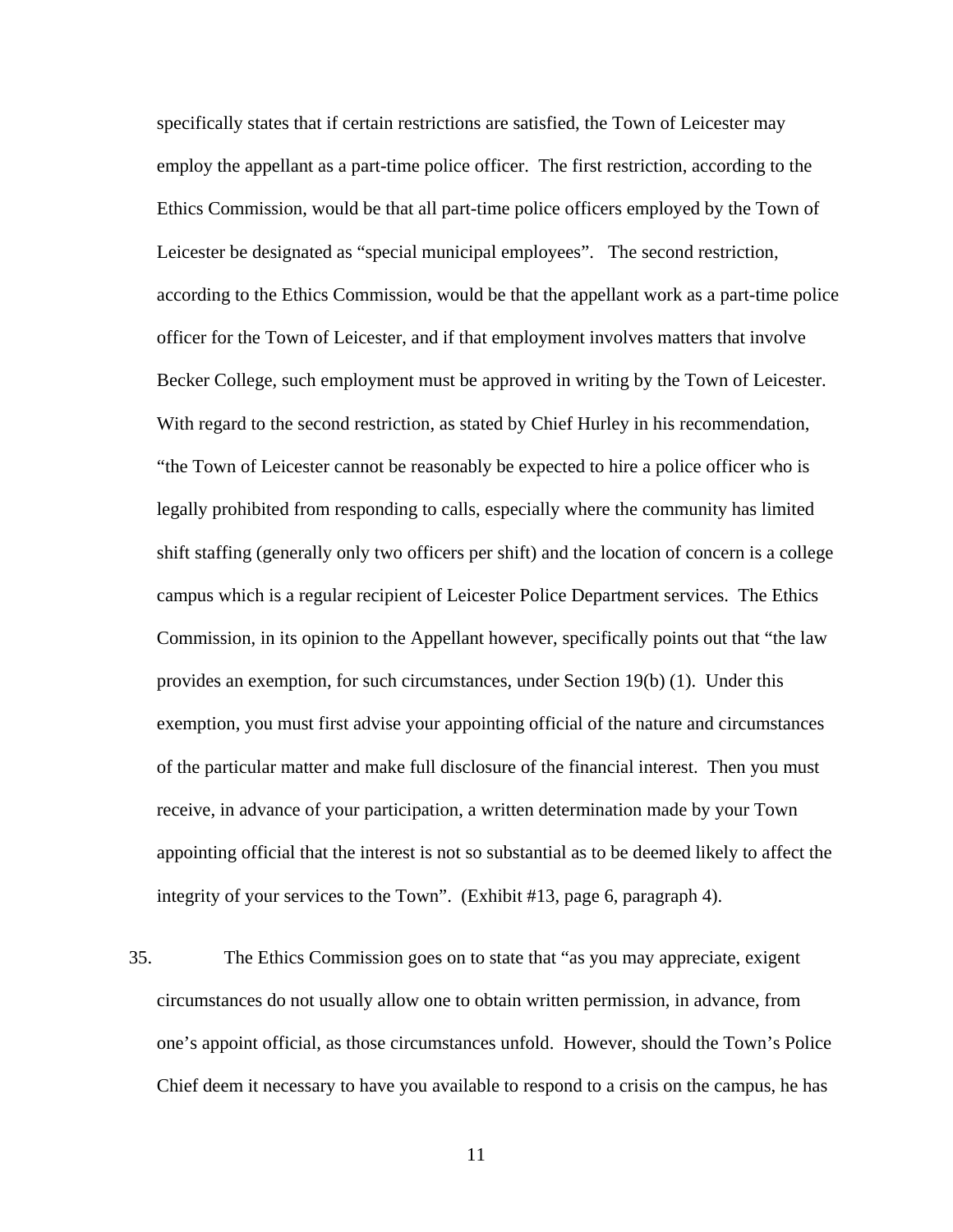the discretion to provide a  $\S19(b)$  (1) determination to you to cover such a possibility." (Exhibit #13, page 6, paragraph 5). In a footnote, the Ethics Commission states "please note that under G.L. Chapter 268A, Section 23(d), 'any activity specifically exempted from any of the prohibition in any other section of [c268A] shall also be exempt from the provisions of [Section 23]. The state ethics commission … shall not enforce the provision of this section with respect to any such exempted activity." (Exhibit #13, Footnote 16). Thus, it is not accurate to state that the Massachusetts Ethics Commission has advised the Town of Leicester that under no circumstances may the appellant be hired as a part-time police officer. It is accurate to state that under certain restrictions, the Town of Leicester may hire the appellant. In the final analysis, it is the respondent Town of Leicester asserting that notwithstanding the fact that appellant is first on the eligibility list for appointment as a part-time police officer, the Town will not accommodate the appellant within the framework of the opinion of the State Ethics Commission. (Exhibit 11(A))

- 36. On or about July 31, 2006, by letter, Chief Hurley instructed the Appellant to seek an Advisory Opinion from the State Ethics Commission. (Hurley, Tr., p. 59; Exhibit 12)
- 37. The Appellant initially balked at Chief Hurley's request for an advisory opinion and, in any event, although the Appellant tried to premise his request for an advisory opinion if only the advisory opinion were not used against his candidacy, he did eventually request that opinion. (Hurley, Tr., 388-389)
- 38. The Commission did not consider the existence of a conflict of interest in the previous bypass case, and, as a result, the Appellant was instructed to seek his own advisory opinion by Chief Hurley. (Hurley, Tr., pp. 388-389; Exhibit 2)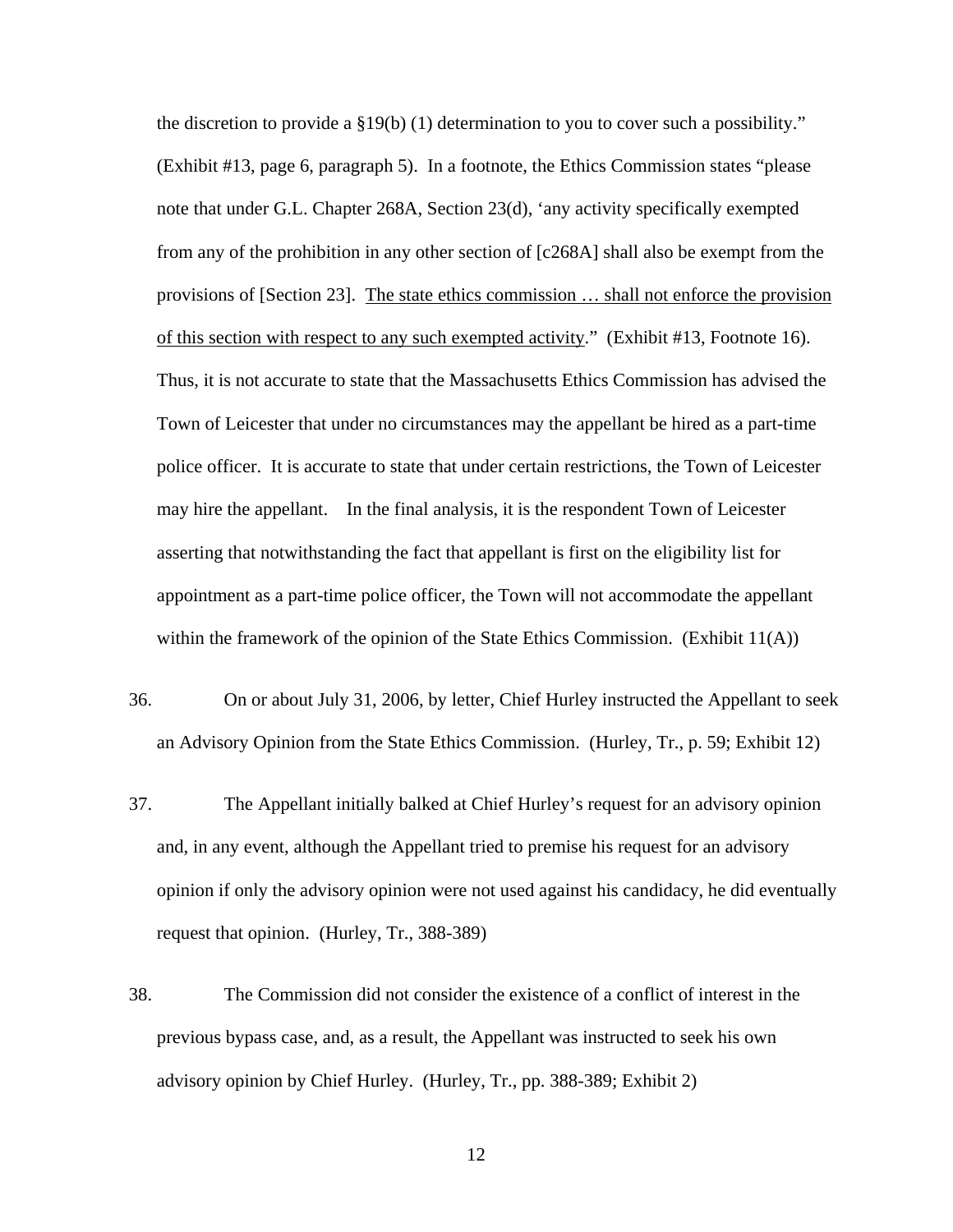- 39. On or about September 21, 2006, the Ethics Commission responded to the Appellant's request for advice. (Exhibit 13)
- 40. The Ethics Commission opined that the conflict of interest law would not prohibit the Appellant from serving in both capacities, provided that certain restrictions are met. (Hurley, Tr., p. 61; Exhibit 13)
- 41. The Ethics Commission's first restriction would require the Board of Selectmen to designate all of its existing part-time police officers as "special municipal" employees under the conflict of interest law. (Hurley, Tr., pp. 61-62; Exhibit 13) (emphasis added)
- 42. The second restriction mandated by the Ethics Commission would bar the Appellant from working on matters that might involve the College. (Hurley, Tr., p 65; Exhibit 13) (emphasis added)
- 43. Chief Hurley suggested that the Appellant resign from his position at the College in order to avoid the above-described conflicts of interest – the Appellant declined. (Hurley, Tr., pp. 73-74; Exhibit 15)
- 44. "Special municipal employees," pursuant to G.L. c. 268A, §1(n), may not earn compensation for an aggregate of more than 800 hours during the preceding 365 days. (Exhibit 13, Footnote 7)
- 45. Chief Hurley testified that designating the Department's current part time police officers as "special municipal employees," in order to comply with the Ethics Commission's restriction placed on the Appellant, effectively downsizes the size of the Department's part-time police force. (Hurley, Tr., 62)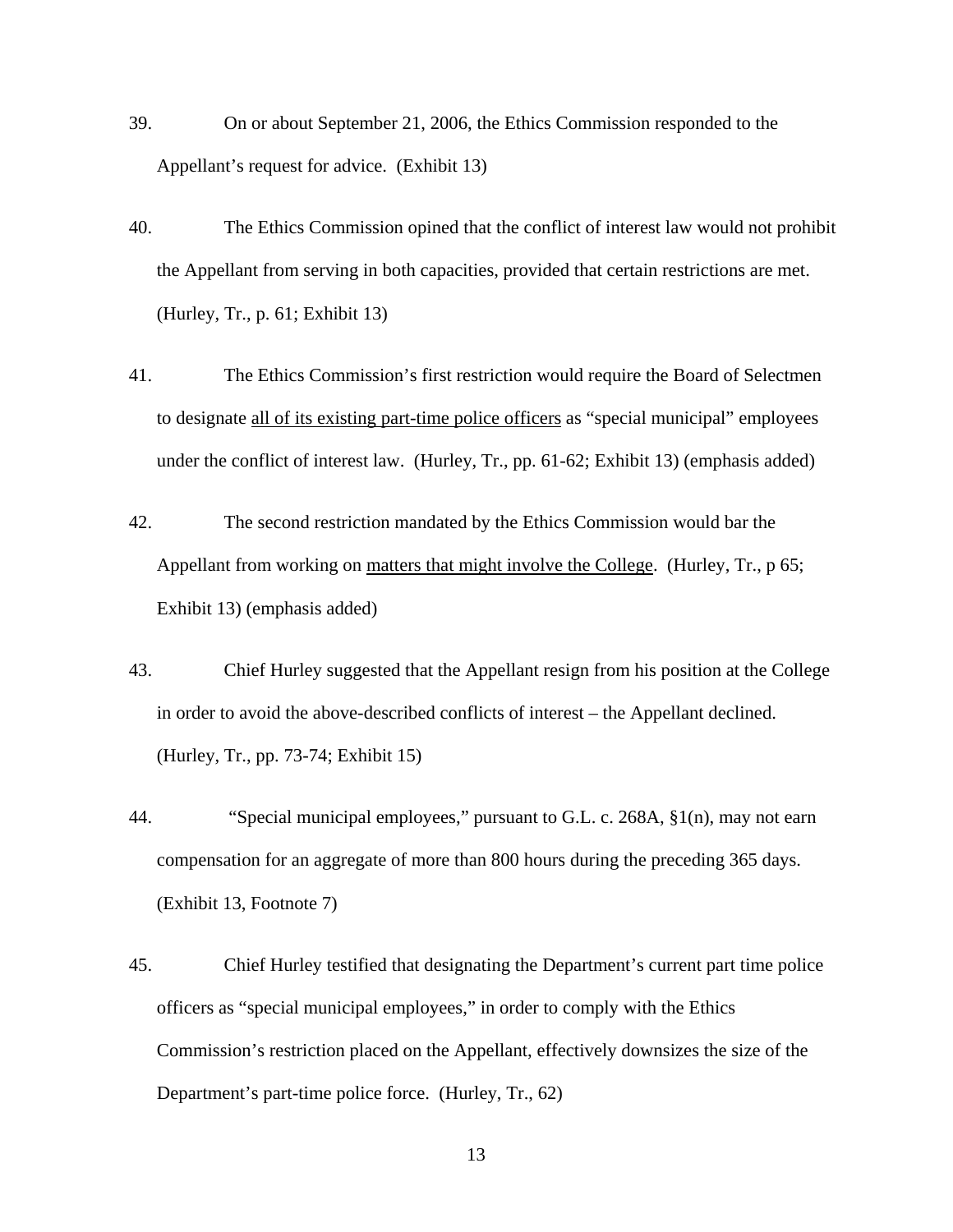- 46. The Department's part-time police officers regularly work in excess of the number of shifts allowed under M.G. c.268A, §1(n). (Hurley, Tr., p. 62; Exhibit 30)
- 47. Part-time officers are heavily relied upon to fill vacant "off-shifts" that are frequently staffed with only two (2) officers. (Id., pp. 42, 44-45, 69-70)
- 48. The part-time officer would always be the "junior" officer on the shift, regardless of overall years of law enforcement experience. (Id., Tr., p. 43)
- 49. Chief Hurley believes that limiting the number of shifts that part-time officers can cover would have a severe impact on the Department's operating budget because the Department will have to fill the eight (8) hour shifts at the higher full-time officer pay rate (\$29-\$40/hr) instead of the lower part-time rate of compensation (\$16-\$20/hr) once a parttime officers hits the ceiling for hours worked in a year. (Hurley, Tr., pp. 63, 64)
- 50. Moreover, even if the Board, in its discretion, designated its part-time officers as "special municipal" employees, the Appellant would be limited to working sixty (60) days during any 365-day period pursuant to §17 of G.L. c. 268A. As a result, limitations on the number of shifts the Appellant can work further adversely impacts the Department's operational budget because of the Department's increased dependency on highly paid fulltime officers to cover open shifts. (Id., pp. 70-71; Exhibit 13, p. 4)
- 51. Additionally, limiting the number of shifts part-time officers can work would violate (a) the collective bargaining agreement between the Town and the Massachusetts Coalition of Police, Local 168A and (b) G.L. c. 150E since it would adversely impact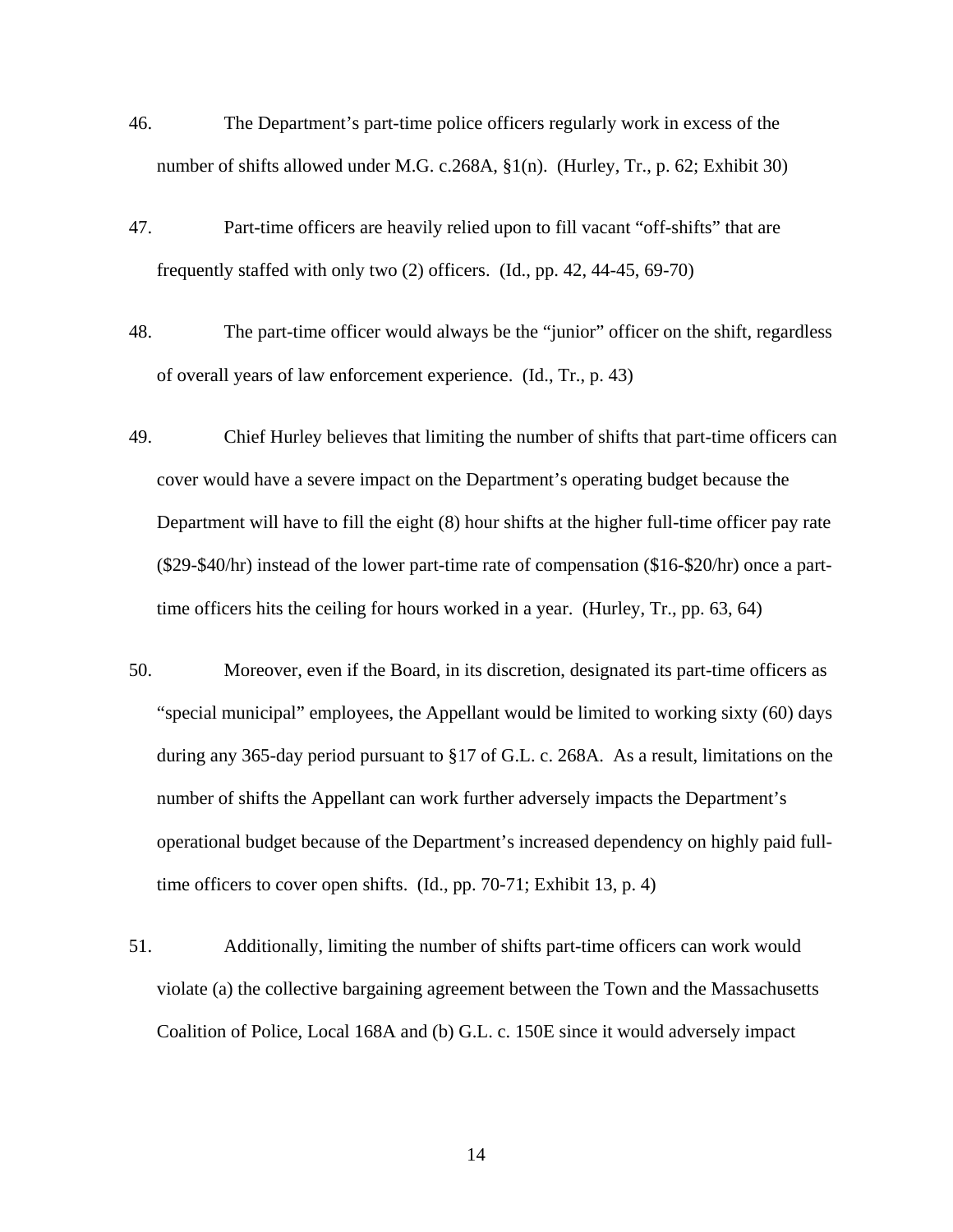terms and conditions of employment – namely hours of work and wages. (Id., pp. 62, 72; Exhibit 31 (Article IX, Section 2)

- 52. Limiting the Appellant's ability to get involved "on matters that might involve the college in any way" severely limits the Department's ability to deliver public safety services to the College and the Town. "…seeking police support for an incident on the Leicester Campus would very likely involve a particular matter…of direct and substantial interest to the Town because of the Town's resources devoted to the call." (Id., p. 65; Exhibit 13, page 3)
- 53. The Appellant's inability to respond to any calls related to the College because of his Ethics Commission restrictions, poses at the least an inconvenience and scheduling obstacle for the Department and a potential public safety risk for the community and the College because the Appellant will not be able to respond to emergency calls involving the College, its students, faculty or facilities. (Id., p. 70)
- 54. As a result, the Department's ability to respond to medicals calls or violent crimes will be delayed, particularly if the other officer working with the Appellant on a particular shift is involved with another police matter when a call for police services involving the College is dispatched and the Appellant is barred from responding pursuant to the advisory opinion. The obvious complexity and confusion arising from the Appellant responding to a situation, then after arriving and a limited investigation, he determines that the College is somehow involved, places an untenable burden on the Department. (Id. and reasonable inference)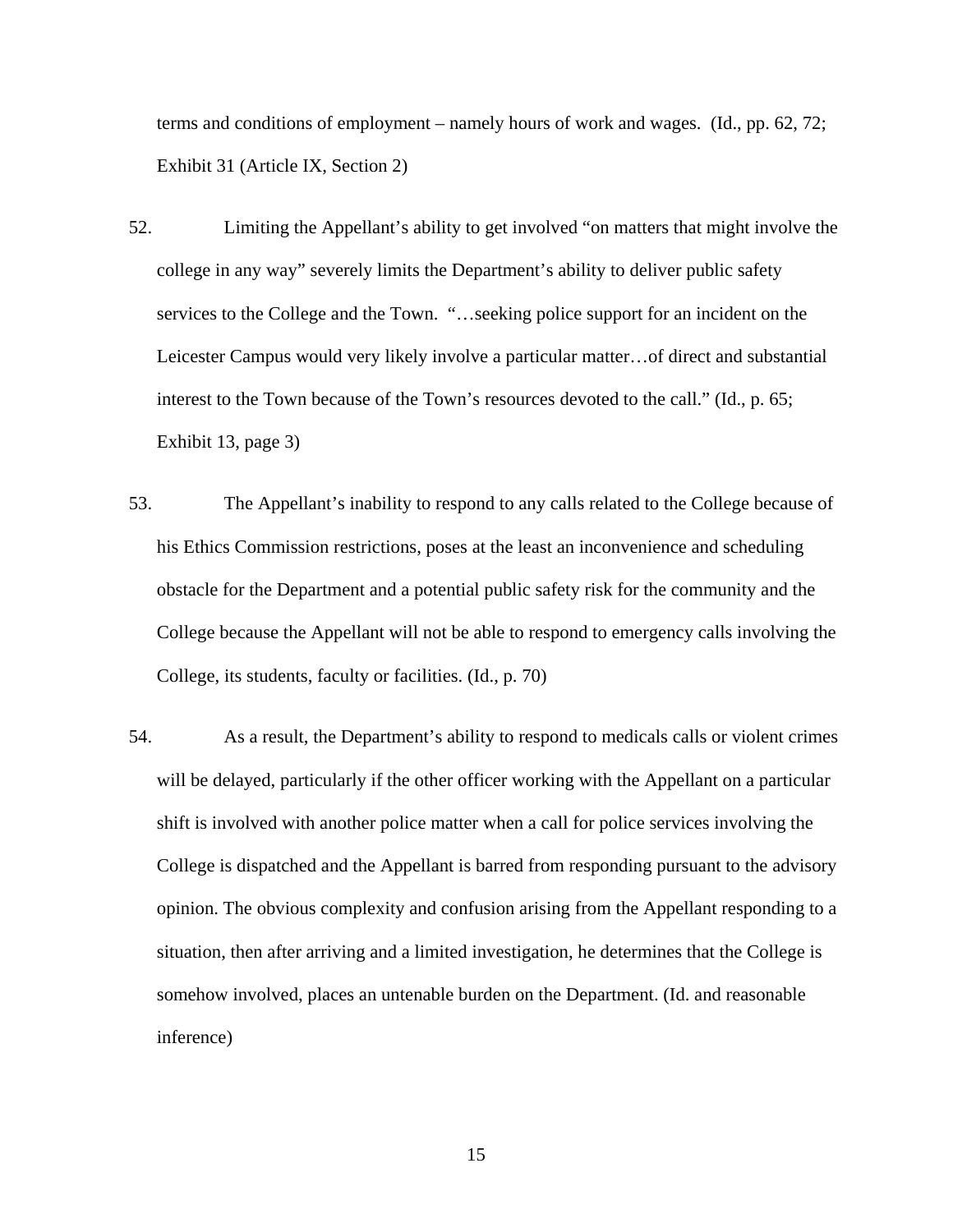- 55. Appellant served as a reserve officer with the West Boylston Police Department between 1995 and 2004. (Bousquet, Tr., pp. 258-259)
- 56. Chief Minnich testified that in 2001 the West Boylston Police Department had a long-standing practice that cruiser assignments are set forth in writing and posted weekly or biweekly in advance of an officer's shift. (Minnich, Tr., p. 372)
- 57. On December 8, 2001, in direct violation of Chief Minnich's November 26, 2001 written, cruiser assignment and also as Chief Minnich believed in defiance of a direct verbal order from the shift officer, Richard Petit, the Appellant took another cruiser out for his patrol. (Id., Tr., pp. 205, 374-375; Exhibit 21.)
- 58. Minnich described Officer Petit as the *"senior guy", "the senior officer", "the superior officer" or the "officer in charge of the shift"* for that December 8, 2001 shift, only because he was a full-time officer and the Appellant was a part-time officer. Minnich admitted that Petit "was new to the—fairly new to the Department." They were the only two officers on that shift. Yet the Appellant had been in the West Boylston Police Department since 1995. Officer Petit was actually a probationary officer, being in the Department only a matter of months at that time and was actually younger in age than the Appellant. The Appellant denied in testimony, that he had received a verbal order from Petit to take the other cruiser. The Appellant testified that he was merely following his usual practice since starting in the WBPD, of taking one of the two cruisers left in front of the station for the shift. Petit was not called as a witness, at this hearing. (Administrative notice, Minnich/ Bousquet Tr. pp 211, 214-215, 240-241, 259, 346, 351-352 & Ex. 10A)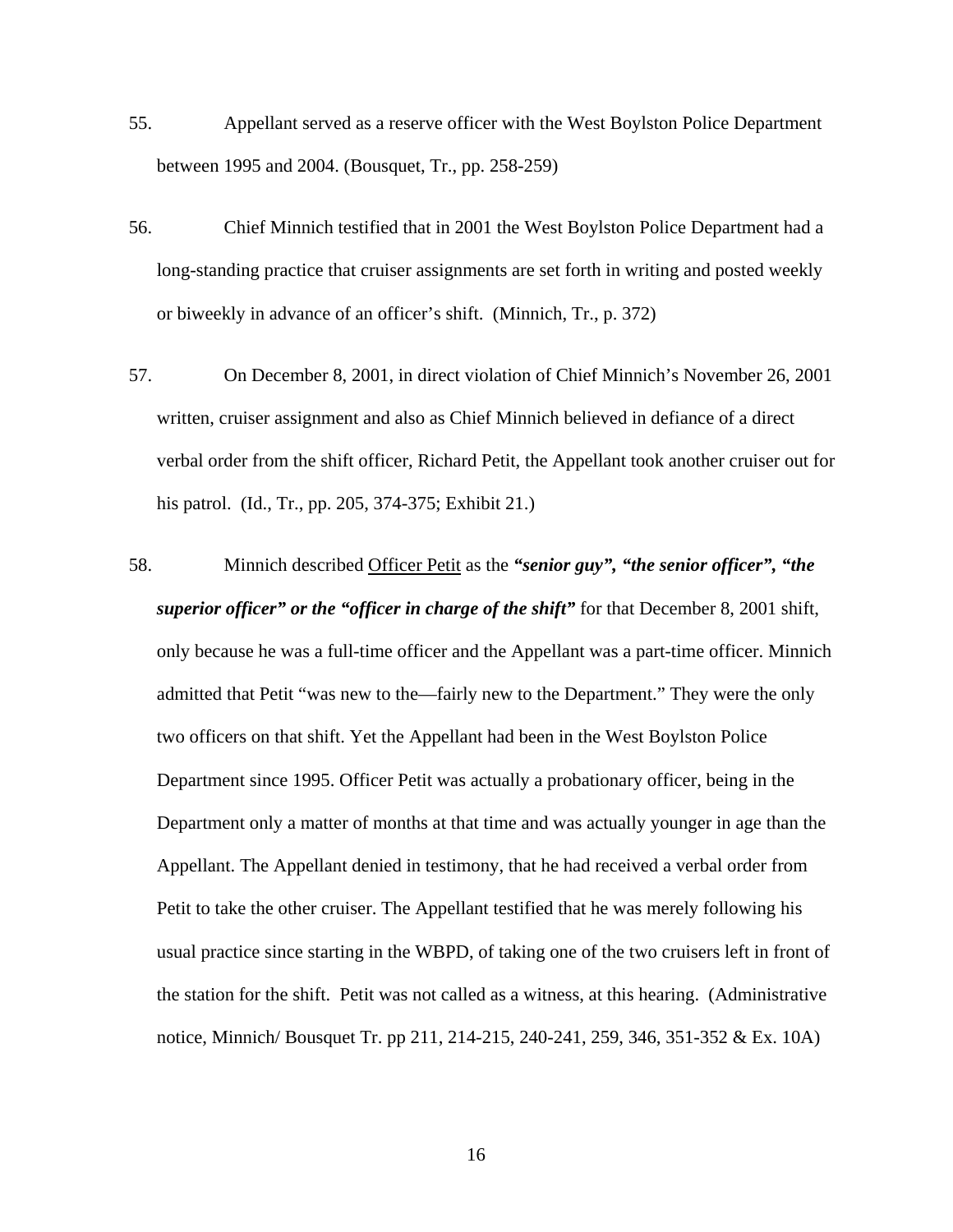- 59. Chief Minnich telephoned Petit after driving by the station during that shift on December  $8<sup>th</sup>$  and sought an explanation on the Appellant's use of an unassigned cruiser for the shift. He then ordered Officer Petit by telephone, to write him a memo regarding the incident without first even attempting to get an explanation from the Appellant. Minnich believed Petit's explanation and assumed that there was no reasonable excuse for the Appellant to take the unassigned cruiser. Minnich also chose to allow the Appellant to drive the entire shift, in an unassigned cruiser. Minnich chose not to discipline Petit, a probationary officer, for his failure to report the Appellant for these two alleged acts of insubordination, prior to Minnich calling him on the telephone. (Minnich Tr. pp 213-215, 239-244, Ex 21)
- 60. Chief Minnich testified that there was not a Department rule or regulation that specifically subjected one patrol officer to the orders of another patrol officer under the consequence of discipline for failure to follow. Minnich testified that the applicable rule referred to "insubordination" resulting in discipline for failure to follow. (Minnich Tr p. 228-231)
- 61. Chief Minnich testified that he subscribes to the principles of "progressive discipline": which calls for the escalation of the amount of discipline imposed in a situation in direct relationship and in proportion to the employee's prior record of discipline. Minnich admitted that the Appellant had no prior discipline. However, Minnich chose not to begin the Appellant's discipline with counseling, a verbal or written reprimand or warning or something less than a suspension because he believed that it was a serious incident. Minnich emphasized that the WBPD was a non-civil service department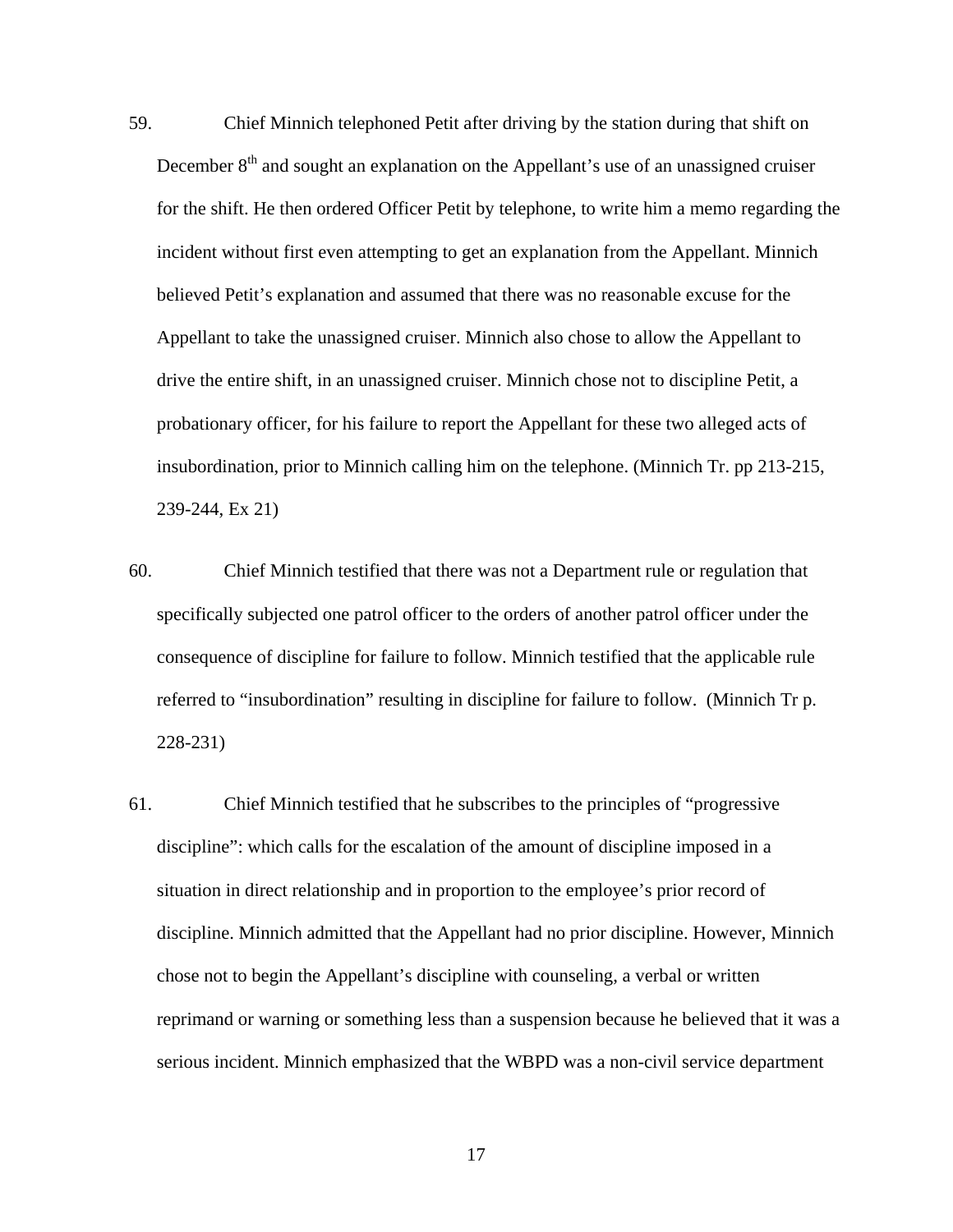and that he was appointed Police Chief "under the strong chief act" (Minnich Tr. pp. 211- 213, 221, 228)

- 62. Chief Minnich first met with the Appellant on December 11, 2008 to discuss his failure to follow the written cruiser assignment and Petit's verbal order to take a specific cruiser as described above. Minnich had already made up his mind on this alleged insubordination, based on what Petit had told him and before even speaking with the Appellant. Minnich already had the discipline letter typed-up and ready before the Appellant walked into his office, for this meeting. The Appellant did not dissuade Chief Minnich during this December  $11<sup>th</sup>$  meeting and he was suspended without pay for the equivalent of three (3) shifts which ended up being two (2) shifts for two (2) counts of insubordination. The Appellant, a union member, chose not to grieve or contest this discipline and he could not appeal the discipline pursuant to Chapter 31, since the WBPD is a non-civil service Department. The Department was in the process at that time of eliminating the reserves and going to full time officers. The Appellant's appointment as a reserve officer ended on June 30, 2004 and his appointment was not renewed. Minnich had just become interim Police Chief in 2001. (Id., Tr. pp 215- 217, 219, 221, 351, 382-383; Exhibits 21)
- 63. Chief Minnich testified favorably for the Appellant in the first bypass appeal, prior to the alleged insubordination incident on December 8, 2001. Chief Minnich apparently changed his opinion and evaluation of the Appellant thereafter. Minnich also pointed to the Appellant's alleged "abrasive relationship" with some members of the Department as a reason for his subsequent change in opinion about the Appellant. Yet he offered no specific example of this abrasiveness. However, Minnich did concede that the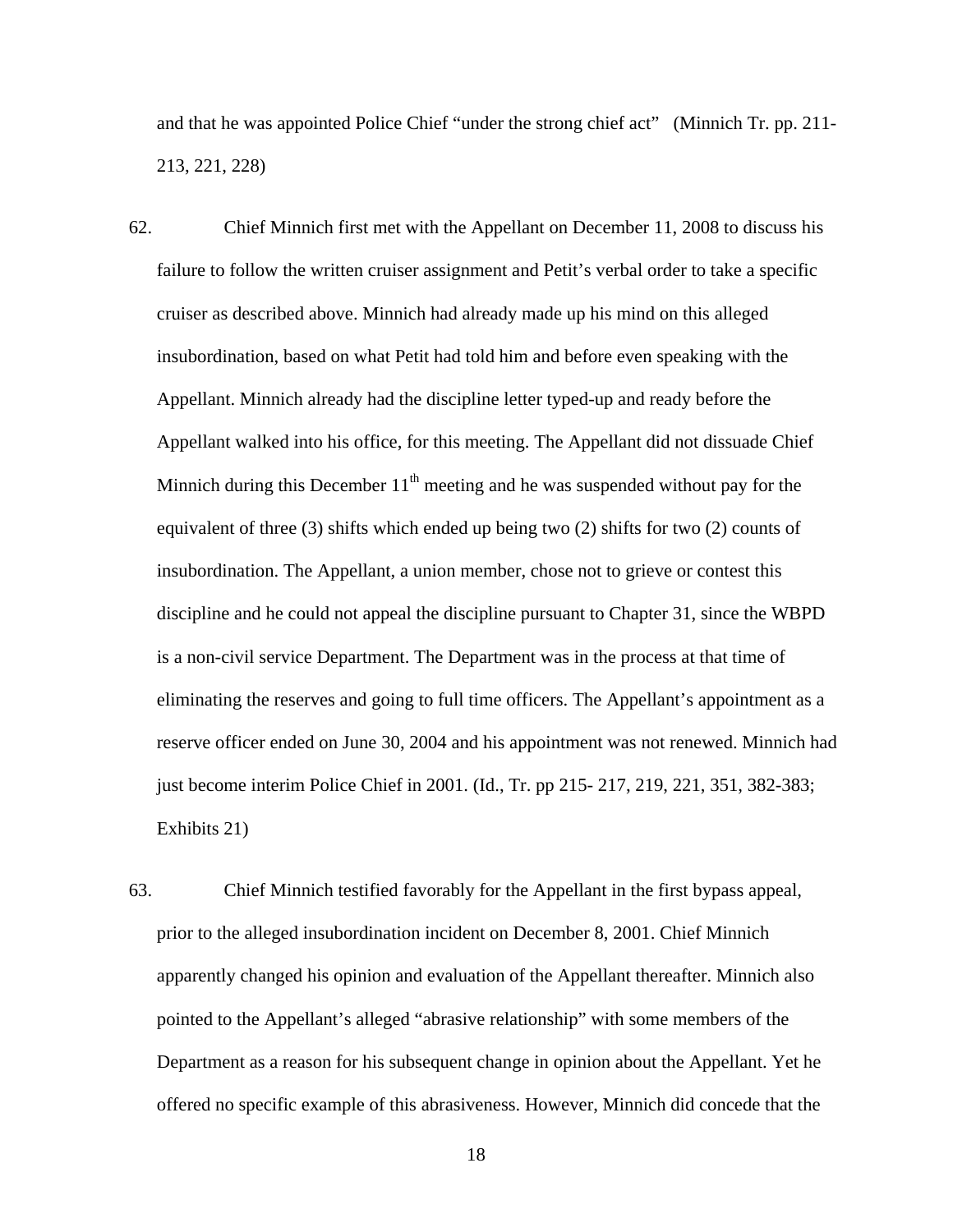Appellant had been a good employee; "…he did an excellent job" except for that one incident, (December 8, 2001). (Id., Tr., pp. 217-218, 225, 380)

64. Chief Minnich testified that he chose to believe officer Petit without first giving the Appellant the opportunity to respond to Petit's version. He did this despite believing then: that the Appellant was a good officer with no prior discipline; had been in the Department for six (6) years to Petit's few months and probationary status and the Appellant being older than Petit. Minnich continually described Petit as: the senior guy, the senior officer, the superior officer, the officer in charge of the shift and similar superlatives to justify a charge of insubordination, despite Petit and the Appellant holding the same rank of patrol officer. The only difference was that the Appellant was part-time and Petit full-time. Minnich intentionally chose not to begin discipline with a suspension and not with the lesser: counseling, reprimand or warning; in keeping with the principles of progressive discipline. Minnich also chose to drive by the station and not stop in to confront the Appellant and Petit together, to address the issue. Minnich offered no convincing excuse for not addressing the issue immediately with both officers together. Despite getting Petit's version immediately by telephone, he chose to confront the Appellant three days later by the formal discipline of three shift suspension. He failed to discipline Petit, a probationary officer, for failing to report the Appellant's use of an unassigned cruiser and refusal to follow his verbal order. Petit only wrote a report on the alleged incident because he was ordered to by Minnich. Minnich allowed the Appellant to use the unassigned cruiser for the entire shift. He continued to hold a strong negative opinion against the Appellant five years later, and conveyed this strong negative opinion to Trooper Shanks and Chief Hurley to diminish the Appellant's chances of getting the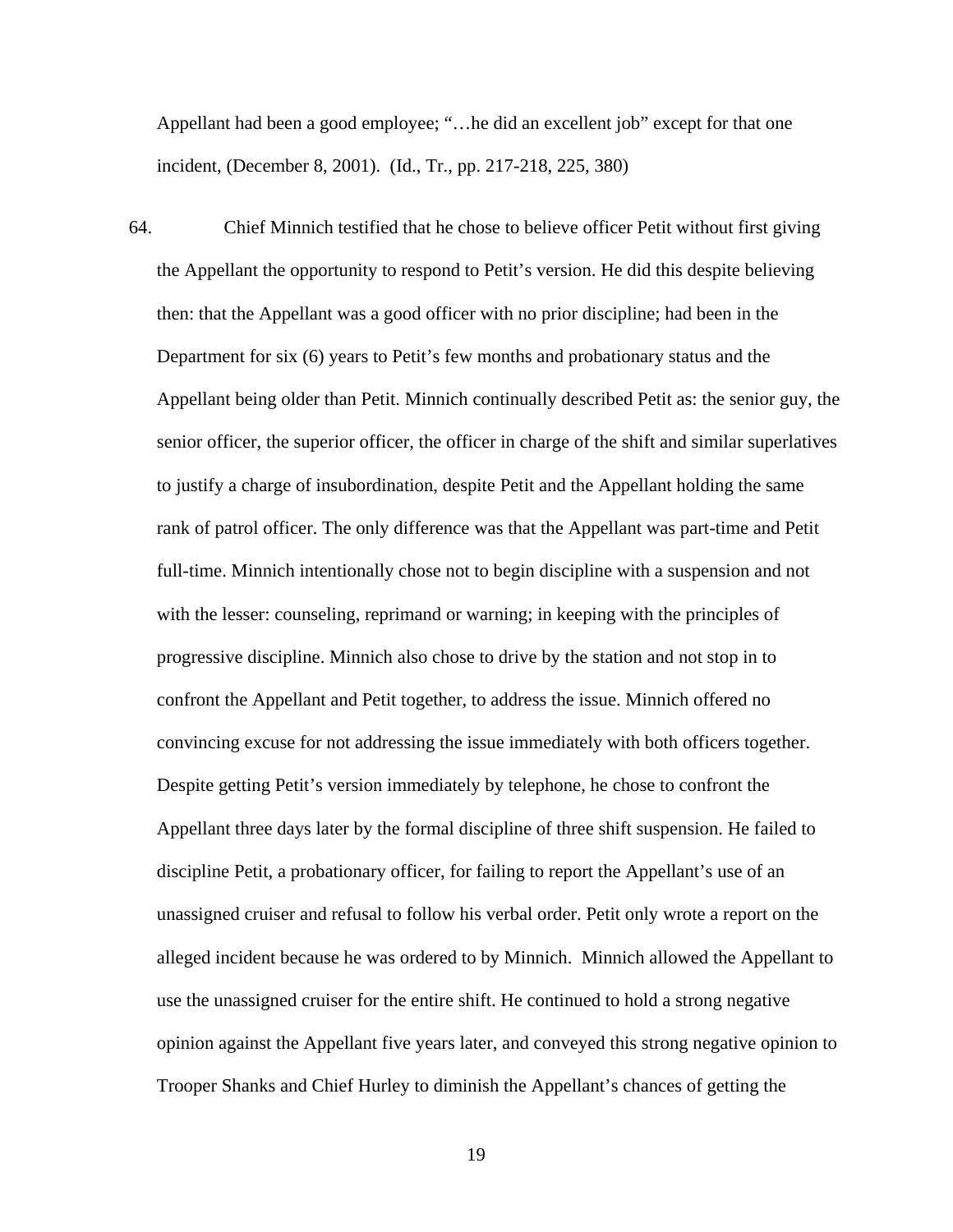Leicester appointment. The acts, omissions and testimony of Minnich indicate a strong bias or personal animus that he held against the Appellant. The strength of this bias or animus is disproportionate in nature and degree to that single cruiser incident, which he asserts as the basis for his opinion of the Appellant. (Exhibits and testimony, testimony and demeanor of Minnich)

- 65. Chief Minnich makes a good professional appearance and does not appear to try to slant his testimony on issues except as they relate to the Appellant's personality or character and therefore his qualification to be a part-time Leicester police officer. Minnich offered no other specific or factual basis for his strong negative opinion of the Appellant, other than the single 2001 use of an unassigned cruiser. His dramatization, emphasis and focus on this single incident seem to be out of proportion to its facts. His handling of the initial situation indicates a lack of good faith, bias or prejudice and not even-handedness under the circumstances. His continued desire to affect the Appellant's employability, five years later, based allegedly on that single incident, is an indication of the depth of bias he held. I do not find that Minnich's testimony relating to the Appellant's personality or character or the 2001 cruiser incident to be credible or reliable. (Exhibits and testimony, testimony and demeanor of Minnich)
- 66. One of the reasons (#3), which Chief Hurley considered for bypassing the Appellant, was his poor relationship with co-workers. However, no co-workers from the Leicester Police Department testified at this hearing. The two officers (Dyson and Dolay), interviewed by Shanks for his report were not co-workers of the Appellant but listed their relationship as "Acquaintance" and "Years known: N/A". However they coincidentally had similar opinions of him; he had "domestic issues" and "I would not want to work with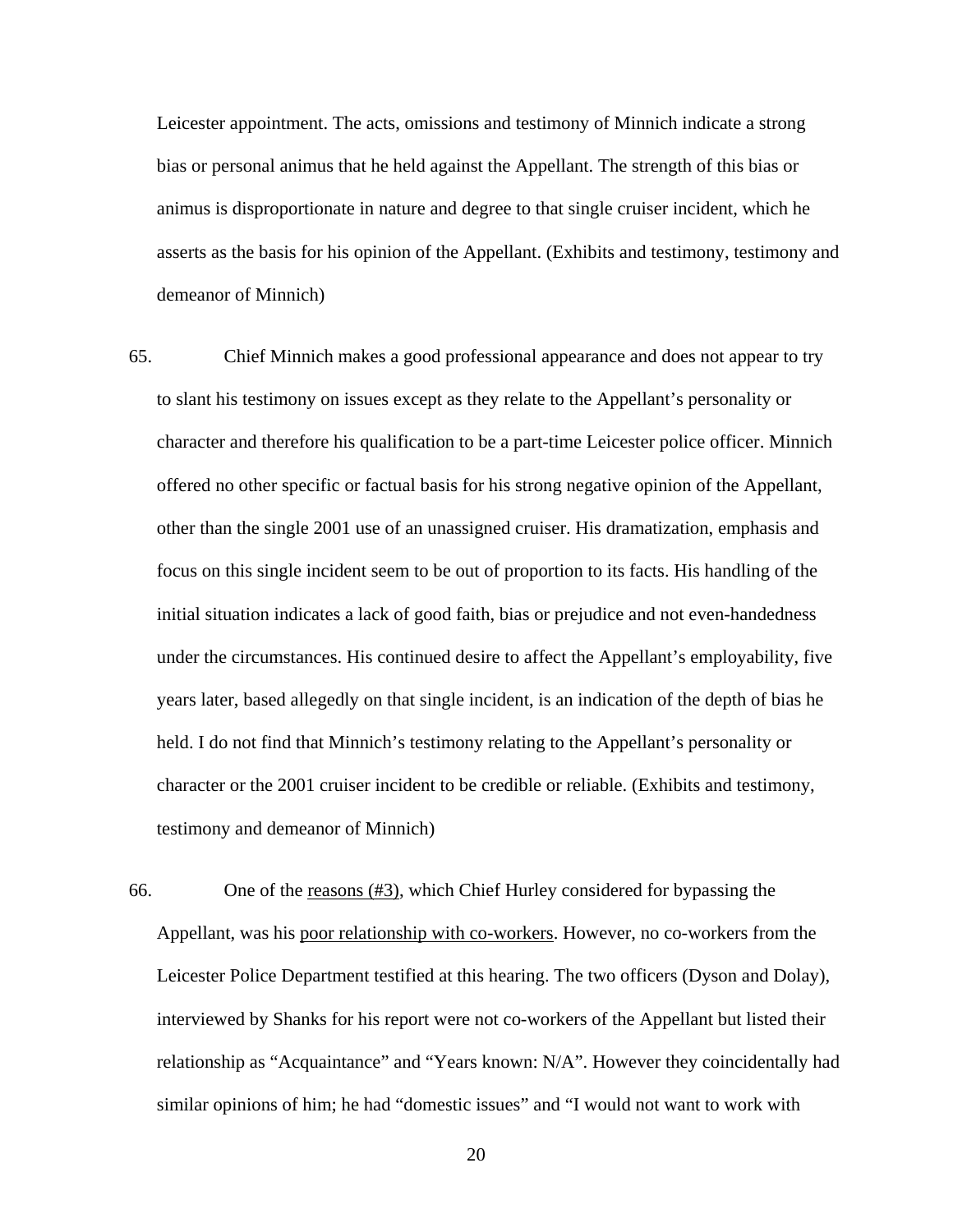him". The two Sergeants, (Tebo and Antarivica), interviewed by Shanks for his report, expressed hard feelings toward the Appellant of a personal nature. Tebo had once been a friend of the Appellant but had a subsequent falling-out with him. Antarivica felt that he had been ignored or unacknowledged by the Appellant early in Antarivica's career. They each openly acknowledge their own bias against the Appellant. Their opinions were innuendo, vague allegations of irrelevant, personal matters and expressions of personal animus. If Trooper Shanks' report is only generally accurate; each of these four members of the Leicester Police Department made gratuitous statements and expressed themselves in an incautious and unprofessional manner, which should cause the Department some concern. In contrast, Auburn Police Chief Sluckis gave Trooper Shanks a specific detailed incident as a basis for his opinion that the Appellant was "arrogant". Auburn police officer Eric Dyson gave an exemplary recommendation for the Appellant, whom he had known for ten years as a friend and co-worker. (Hurley, Tr., pp.  $36-37 \& Ex 10A$ )

- 67. As part of his background investigation, State Trooper Shanks interviewed references provided by the Appellant as well as former colleagues or contacts based on answers he provided the Department on his job application. However, none of those prior co-workers testified at this hearing, except Chief Minnich. Chief Minnich's change of opinion on the Appellant is stated elsewhere in these findings. Officer Petit's alleged opinion of the Appellant, like Chief Minnich's opinion, is primarily based on that single disciplinary incident of December 8, 2001. This incident is described in detail, elsewhere in these findings. (Shanks, Tr. pp. 157 - 161; Exhibits 5 and 10A)
- 68. The statements collected by Trooper Shanks in his report, from the prior coworkers of the Leicester and West Boylston Police Departments lack sufficient indicia of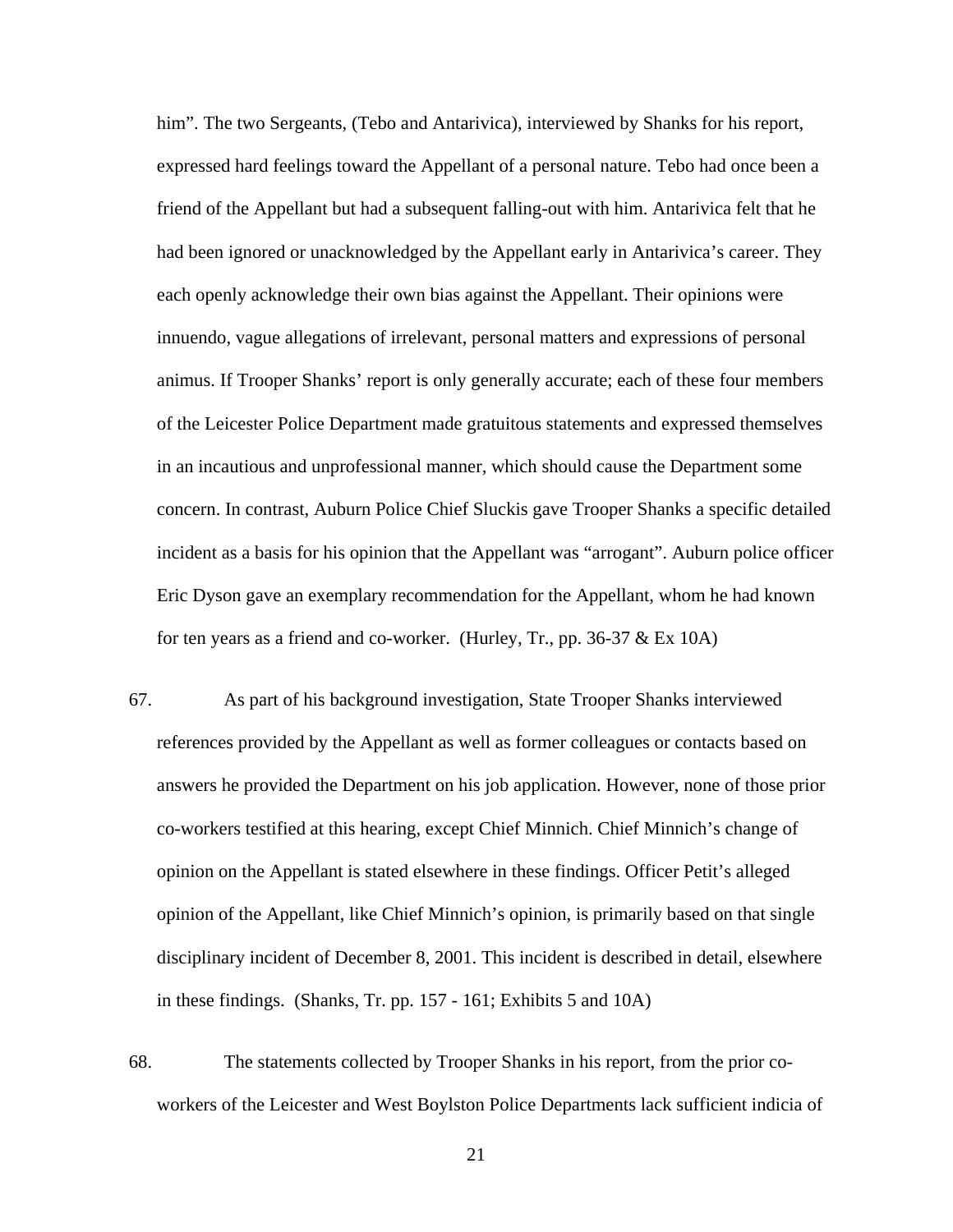reliability and were not subject to cross-examination to test their reliability. Those statements were in the main, summary opinions of the appellant's personality, such as: "arrogant" or "selfish". If these statements had been factually specific, relevant, written and attested to, they would have carried more weight and probative value. I find very little weight or value in these statements collected by Trooper Shanks; except for Chief Minnich's statement. Chief Minnich appeared as a witness and was subjected to crossexamination and rebuttal and addressed elsewhere in these findings. (Testimony and Exhibits, Exs. 5, 18 and 10A)

- 69. The Appellant's references were recognized by Chief Hurley as "very, very good". The interviews conducted by Trooper Shanks, as part of the greater background investigation, with former co-workers and professional acquaintances were very positive except for a few each from the Leicester and West Boylston Police Departments, which were negative. (Ex 10A, Id., Tr., p. 37)
- 70. Trooper Shanks generated an 18 page background investigation report on the Appellant, dated July 6, 2006. He interviewed 17 employment related people in the process. Shanks did not number the pages of his report nor did he indentify any of the interviews: by date, place or means of communication. Most of the people who had a long term, (5-10 yrs.) employment related relationships with the Appellant gave him exemplary evaluations and recommendations, including: Tyler Kelsch, Vice President of Finance & CFO at Becker College; Steven Dale, Officer for the State of Florida Dept. of Environ. Protection; Eric Dyson Auburn and former Leicester Police Officer; Kevin Woods, Professor Becker College, Steve Goulet, Police Chief Clarke University and John Carter,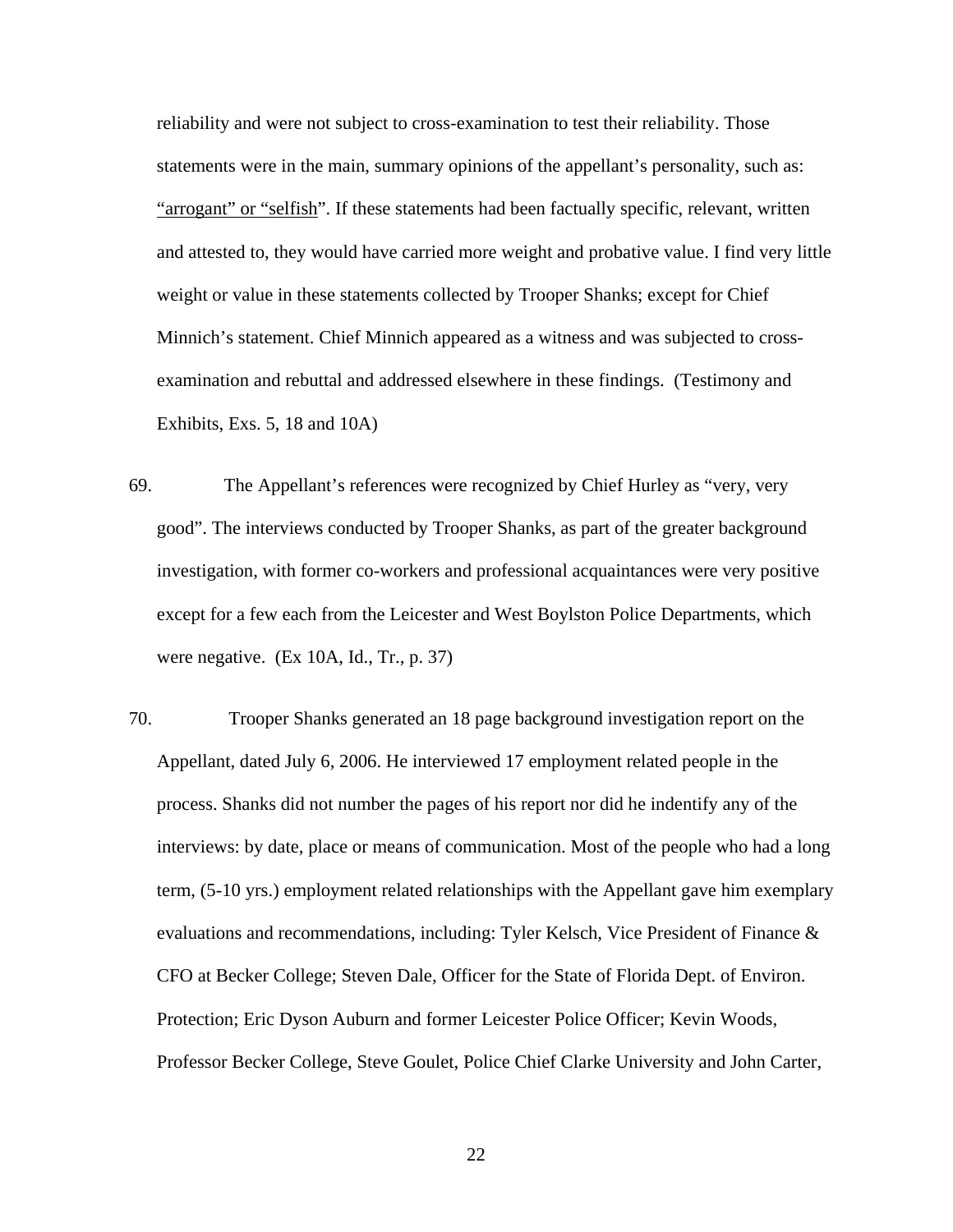Police Chief Amherst College. It is also noted that the personal references provided by the Appellant gave exemplary evaluations, recommendations or opinions. (Exhibit 10A)

- 71. However, there were some interviewed from the Leicester and West Boylston Police Departments who stated negative opinions of the Appellant. Trooper Shanks admitted that he initiated his investigation by first going to the Leicester Police Department and speaking with Chief Hurley. He also admitted that he spoke with and interviewed Chief Minnich and other officers at the West Boylston Police Department in the process. Trooper Shanks admitted in testimony that he received two opposing views of the Appellant in the process. Some felt that he was "an excellent officer" and others in the LPD and the WBPD held "negative views" of him. (Shanks Tr. pp. 153, 161, 167)
- 72. Trooper Shanks' report indicated the summary negative view of the Appellant allegedly held by some prior co-workers in the LPD or WBPD was that the Appellant was "arrogant" or "selfish" and that they wouldn't want to work with him. However, even some of the negative viewers (e.g. D. Richardson of WBPD), conceded that the Appellant "… had plenty of courage and plenty of knowledge of police work."(Exhibit 10A)
- 73. Trooper Shanks interview of Chief Minnich's as contained in the report summary opinion of the Appellant, is very negative. However, Minnich in that summary as in his testimony could only point to that one disciplinary incident, regarding the cruiser assignment violation of December 8, 2001, as the factual basis of his negative opinion. Yet Minnich testified that the Appellant "..did a good job while he was working there, (WBPD). This incident obviously bothered Minnich and he refused to let it go, even five years later. (Ex 10A and Minnich Tr. pp.381, 386)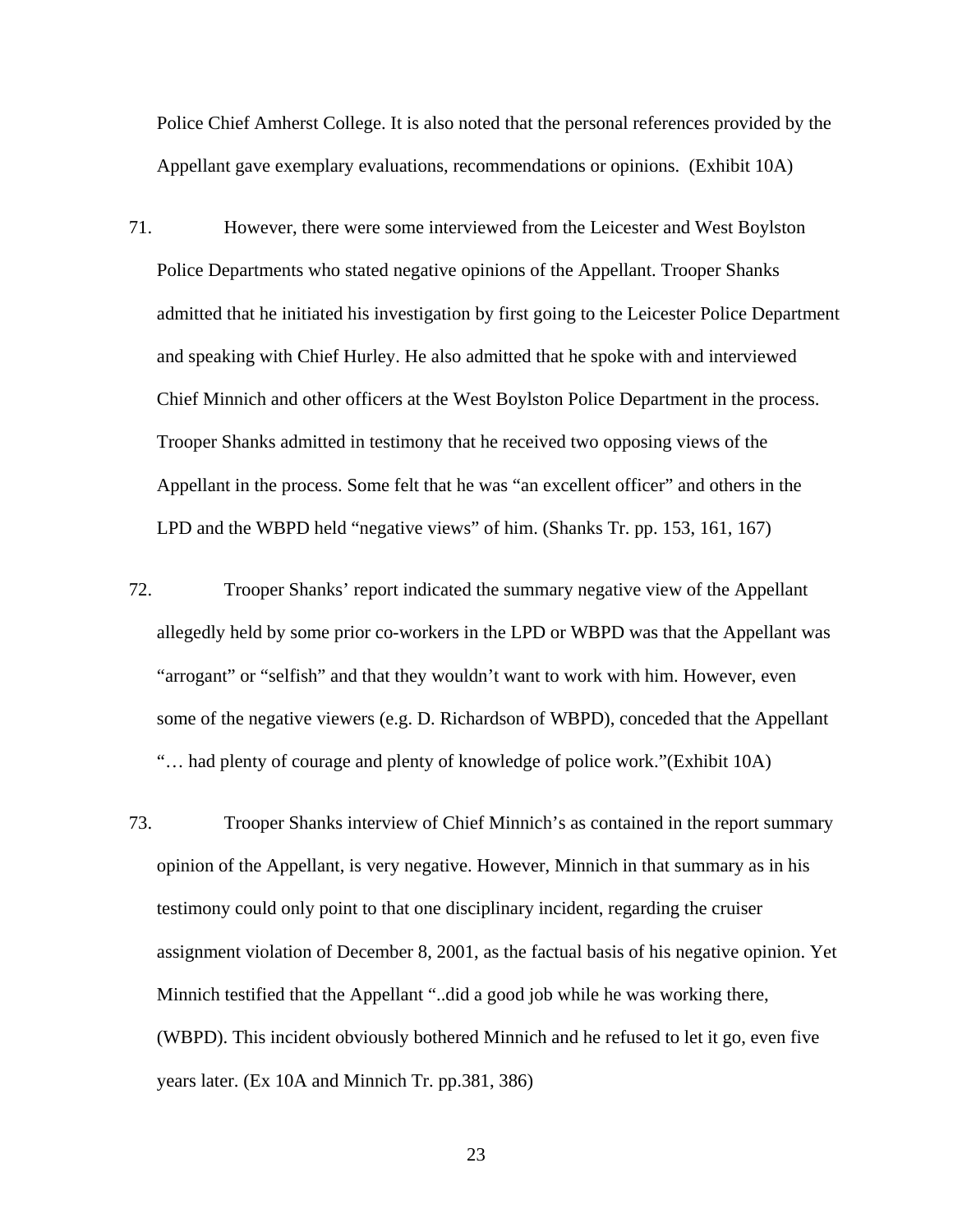74. The command and influence of Chief Minnich and Chief Hurley over the officers in their respective departments is inferred, as it is a paramilitary organization and they hold the highest rank of office. The Chief's influence over their personnel might only be subtle or nuanced. Chiefs Minnich and Hurley initiated or introduced Shanks for interviews in their own department. These are small Department and information of this kind is generally available and discussed. In a small department it is likely that at least some of the officers in each department were generally aware of their respective Chief's attitude toward or opinion of the Appellant. Some of the officers, as stated elsewhere, held negative opinions or bias against the Appellant, (Petit and Richardson in West Boylston, Dyson, Dolay, Tebo and Antarivca in Leicester). The Appellant believes that Dolay and Tebo held bias against him, since they had been on the interview panel which bypassed him the first time, which bypass he then appealed. He believes that those two officers were spoken to regarding this present bypass, due to their participation in the first bypass. It would be normal and expected for these officers and others in the departments, to discuss Shanks prospective interview and their opinions with other officers in their department. The Department members were and are concerned about their own careers and opportunity for appointment, assignment and promotion. (Exs. 10A, 18, Appellant Tr. pp.292-298 Reasonable inference and administrative notice)

- 75. As part of the application process here, all of the candidates, including the Appellant, were required to compile a lengthy packet of information in order to assist with the background investigation and application review. (Hurley, Tr., 73; Exhibit 5)
- 76. All of the candidates on the certified eligibility list, including the Appellant possessed all of the necessary qualifications for this position, that were established by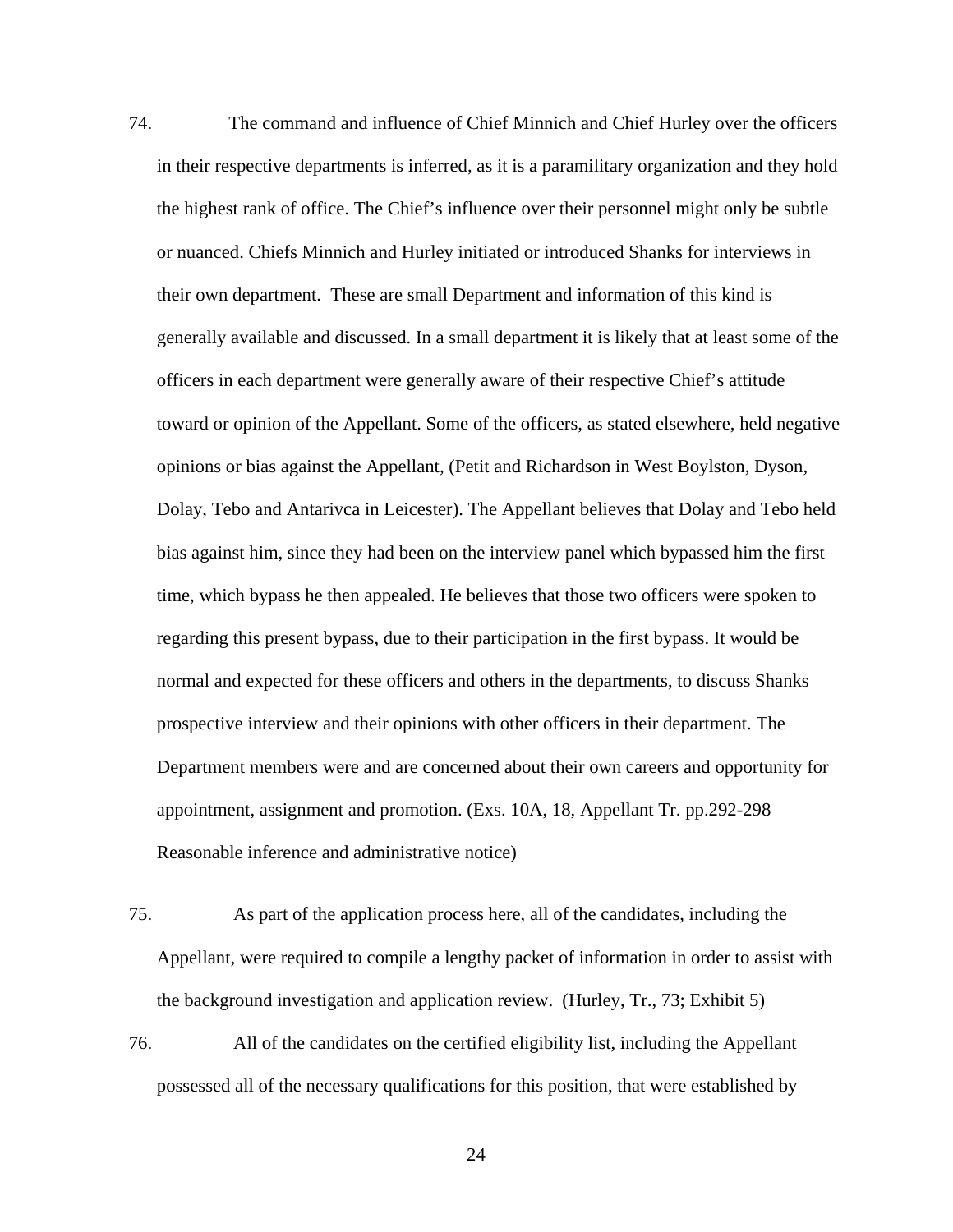HRD as prerequisites for taking this competitive civil service examination. Each of these competing candidates also received from HRD, the appropriate credit for their respective past relevant training and experience. HRD determines the appropriate credit, which is weighted, calculated and then added to the exam score so that the candidates did each receive an augmented final score which includes training and experience credit. The Appellant did receive a higher final civil service score or otherwise by application of the law, was placed at the top of the certified list. (Administrative notice of G.L. c. 31§ 21 and §22, PAR.06 (1) (b)and Exhibit 1)

77. The Appellant was well known to the members of both the WBPD and the LPD. He had a past training and working relationship with the personnel in the LPD. He was a well known commodity. Chief Hurley's protracted and detailed evaluation of the Appellant's application for this part-time position conveyed the impression to department personnel that he was against or resistant to the Appellant's application. This circumstance also adversely affected the Appellant's interview-evaluation results. (Testimony, exhibits, testimony and demeanor of Hurley, reasonable inference, Appellant Tr. pp 289-301)

78. In reviewing hiring and promotional decisions, The Commission seeks to ensure that basic merit principles prevail in the selection process. Chapter 31 defines "basic merit principles" as requiring that employees be selected and advanced on the basis of their relative ability, knowledge and skills, that they are assured fair and equal treatment in all aspects of the personnel administration, and that they are protected from arbitrary and capricious actions. The main method by which the Commission and the Human Resources Division (HRD) ensure the application of basic merit principles in the hiring and promotional process is through the use of civil service exams and eligibility lists. The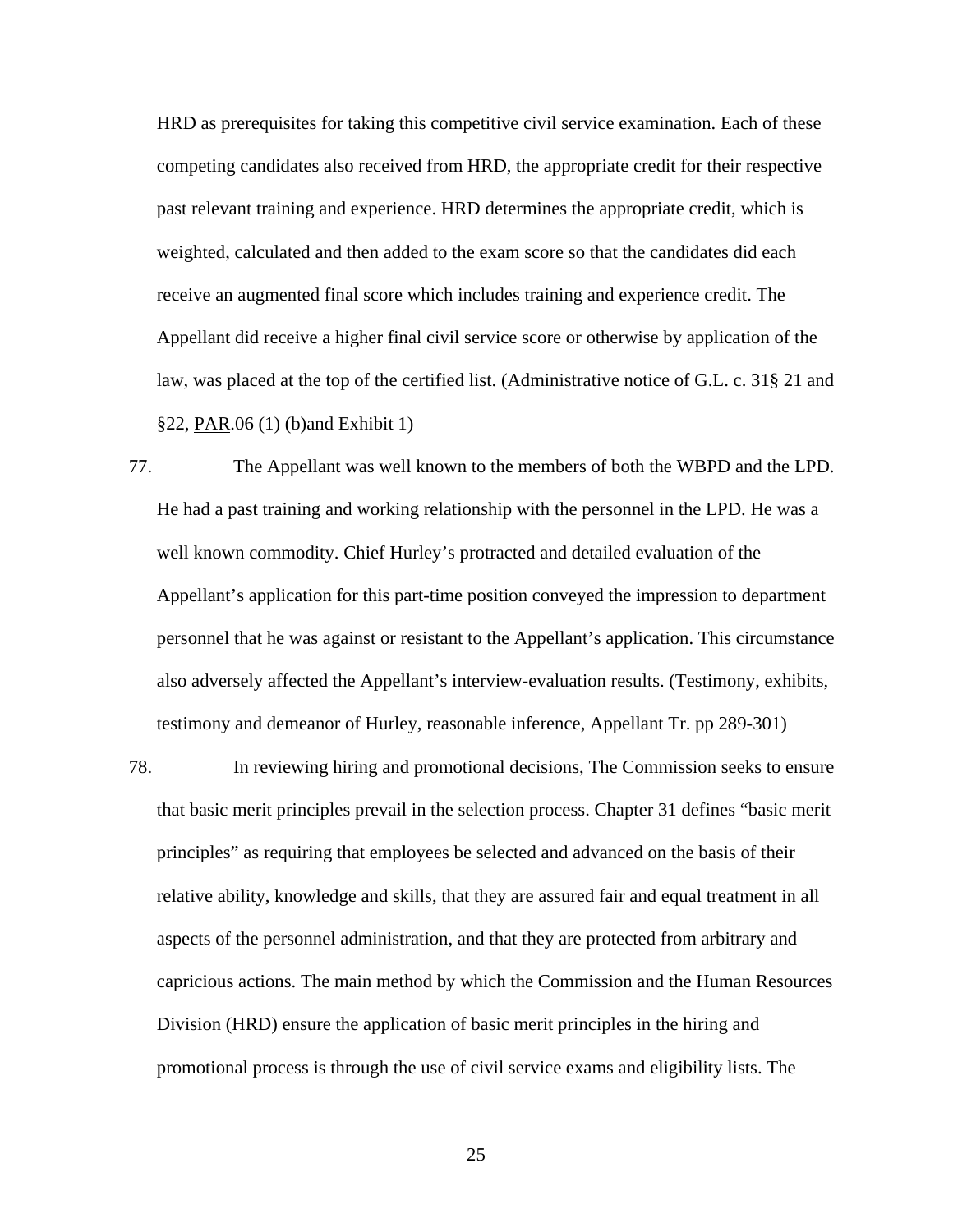eligibility lists are compiled, except for preferences, mainly on the basis of civil service examination scores and eligibility lists. However, the competing candidates must first "pass" the exam before they receive consideration. The personnel administrator, prior to the exam, determines the entry requirements for qualification to take the exam and the passing requirement for the exam. The candidates also receive credit for their relevant training and experience. This credit is calculated by HRD and added on to the candidate's exam score for a final civil service score or placement on the eligibility list.

(Administrative notice of G.L. c. 31§ 21, §22, § 25, §26 and §27 and PAR.06 (1) (b))

- 79. In a bypass appeal, the question is "whether the Appointing Authority has sustained its burden of proving that there was reasonable justification for the action taken by the Appointing Authority." City of Cambridge v. Civil Service Commission. 43 Mass. App. Ct. 300, 304 (1997). Reasonable justification requires that the Appointing Authority's actions be were based on adequate reasons sufficiently supported by credible evidence, when weighed by an unprejudiced mind, guided by common sense and correct rules of law." Commissioners of Civil Service v. Municipal Ct. of the City of Boston, 359 Mass. 214 (1971). All applicants must be adequately and fairly considered. (administrative notice)
- 80. "A civil service test score is the primary tool in determining relative ability, knowledge and skills and in taking a personnel action grounded in basic merit principles." Sabourin v. Town of Natick, Docket No. G-01-1517 (2005). (administrative notice)
- 81. The Civil Service Commission recognizes that there are applicable laws that govern the: access to , compilation and use by state and municipal appointing authorities in making civil service appointments and promotions such as: (1) M.G.L. c.6, § 167-178 and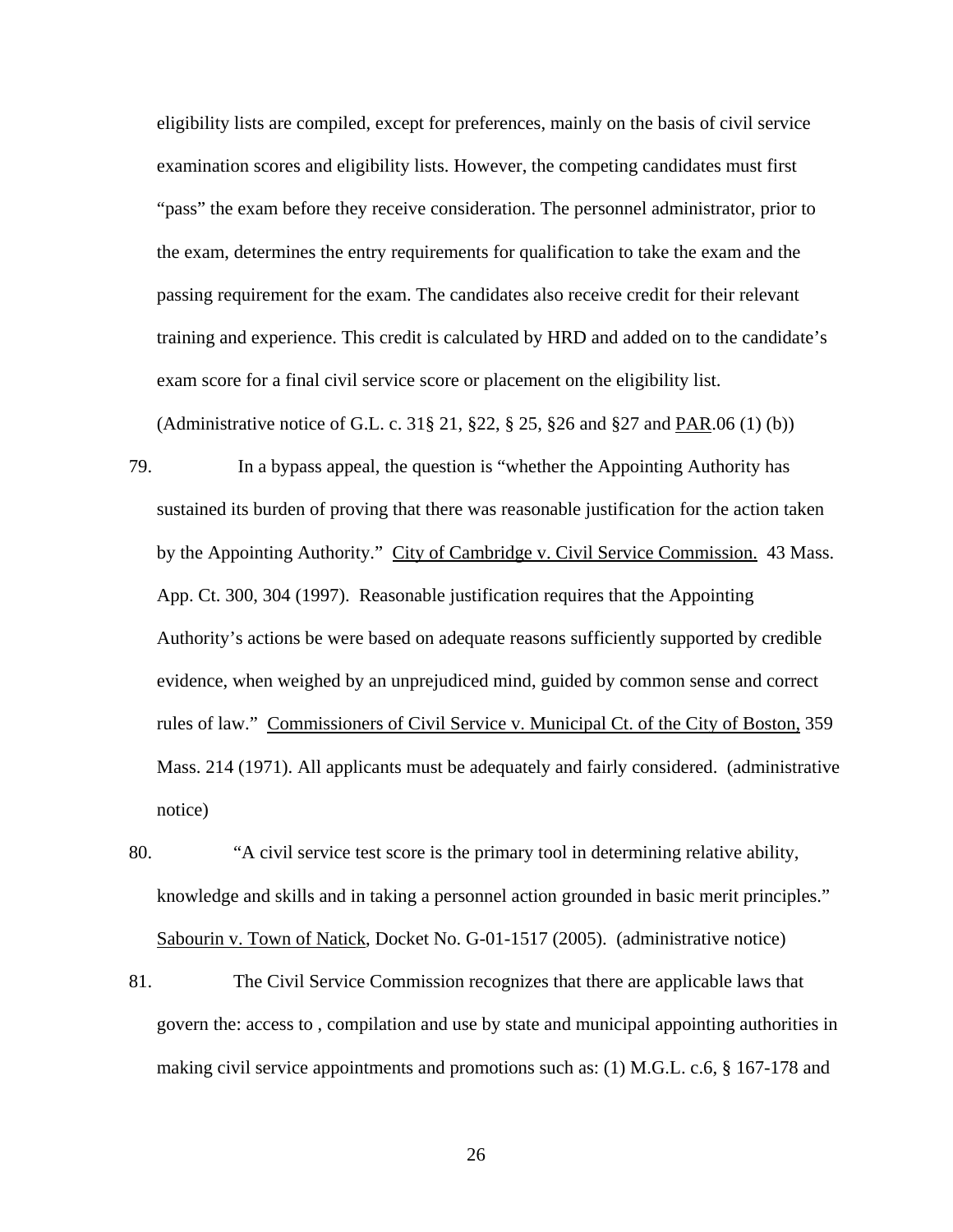related laws and regulations pertaining to CORI ( Criminal Offender Record Information), CJIS (Criminal Justice Information System), NCIC (National Crime Information Center) and other records containing information about the criminal history of an applicant for civil service appointment or promotion; (2) various laws governing the "sealing" and "expungement" of criminal records; (3) the obligations imposed under Mass.G.L.c.151B, §4(9) that limit the extent to which appointing authorities, as employers, are permitted to inquire about or use an applicant's criminal history in making employment decisions;(4) and the specific provisions within the Civil Service Law itself that are applicable. The use of "sealed records" is covered under the Sealed Records Law, M.G.L. c. 276, §§ 100A-C. Mass.G.L.c.31, §50 prohibits the employment of any person in a civil service position who is "habitually using intoxicating liquors to excess" or who has been "convicted of any crime" within one year (except for certain misdemeanors or other offenses where the fine imposes is not more than \$100 or the incarceration is less than six months, in which case the appointing authority may, in its discretion, employ such person). Mass. G.L.c.41, §96A provides that **"**No person who has been convicted of any felony shall be appointed as a police officer of a city town or district." Applicants for civil service and/or government employment are controlled by Mass. G.L.c.31, §20, concerning "Applications for examination or registration; fees; requests for information," provides:

*Each application for examination or registration pursuant to the civil service law and rules shall be made under the penalties of perjury and shall contain requests for such information as the administrator deems necessary*. Each such application for a nonpromotional examination shall include a fee, not exceeding ten dollars, which may be waived by the administrator, subject to the rules adopted pursuant to [section four](http://web2.westlaw.com/find/default.wl?tf=-1&rs=WLW8.11&ifm=NotSet&fn=_top&sv=Split&tc=-1&docname=MAST31S4&ordoc=1529765&findtype=L&db=1000042&utid=1&vr=2.0&rp=%2ffind%2fdefault.wl&mt=Massachusetts).

*No applicant shall be required to furnish any information in such application with regard to: any act of waywardness or delinguency or any offense committed before the applicant reached the age of seventeen years; any arrest for a misdemeanor or felony which did not result in a court appearance, unless court action is pending; any complaint which was dismissed for lack of prosecution or which resulted in a finding or verdict of not guilty; or any arrest for or disposition of any of the following misdemeanors: drunkenness, simple assault, speeding, minor traffic violation, affray,*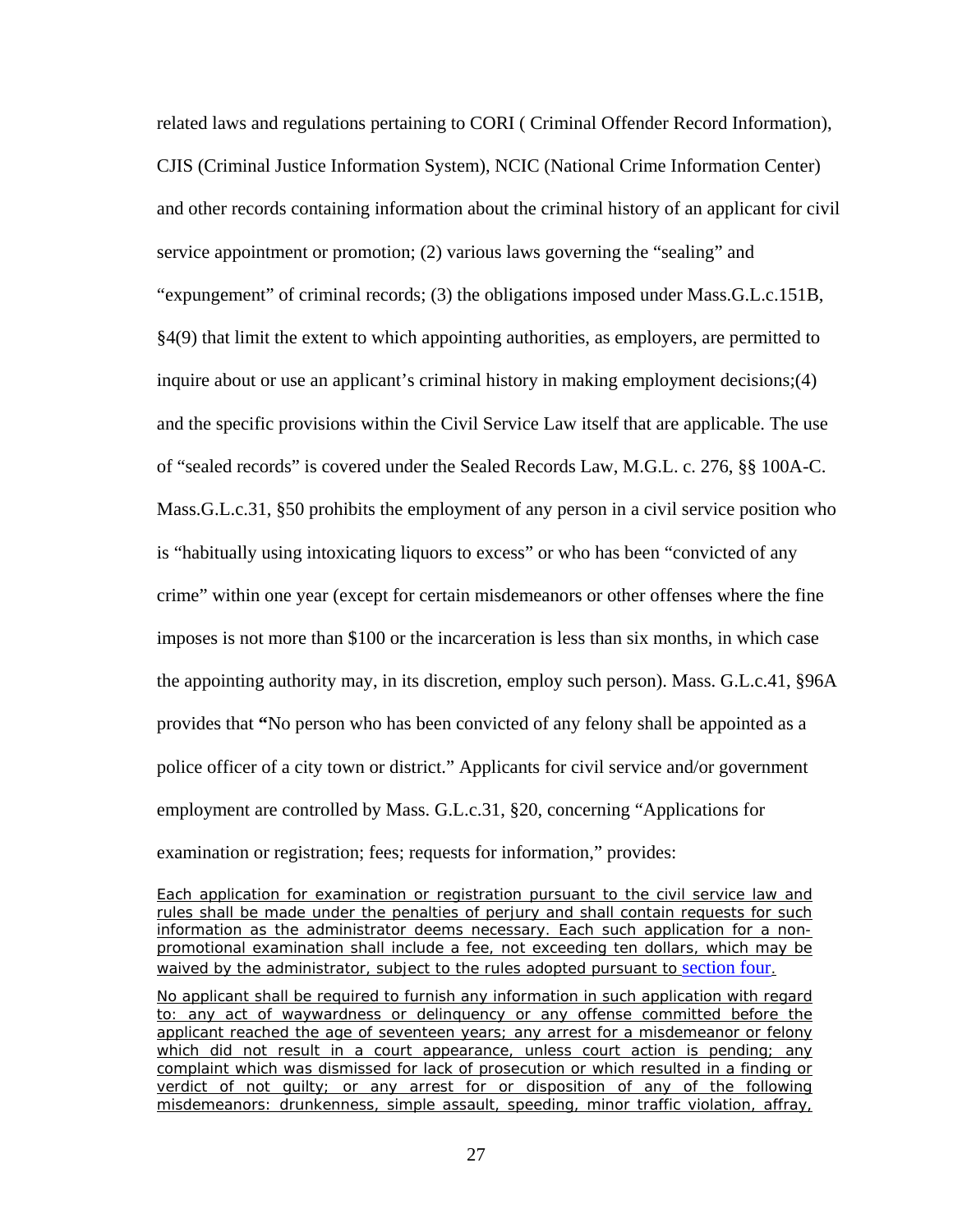*or disturbance of the peace if disposition thereof occurred five years or more prior to the filing of the application.*

*Notwithstanding the foregoing provisions, an application for examination or registration shall contain the following question*:

"Have you been convicted of a criminal offense Yes. other than drunkenness, simple assault, speeding, traffic violation, affray, or disturbance of the peace?

a. *If yes, please indicate the date, court, offense charged and the penalty imposed." Each applicant shall answer such question, subject to the provisions of [sections one hundred A,](http://web2.westlaw.com/find/default.wl?tf=-1&rs=WLW8.11&ifm=NotSet&fn=_top&sv=Split&tc=-1&docname=MAST276S100&ordoc=1529765&findtype=L&db=1000042&utid=1&vr=2.0&rp=%2ffind%2fdefault.wl&mt=Massachusetts)  [one hundred B and one hundred C of chapter two hundred and seventy-six](http://web2.westlaw.com/find/default.wl?tf=-1&rs=WLW8.11&ifm=NotSet&fn=_top&sv=Split&tc=-1&docname=MAST276S100&ordoc=1529765&findtype=L&db=1000042&utid=1&vr=2.0&rp=%2ffind%2fdefault.wl&mt=Massachusetts)*.

 The Commission also recognizes that the foregoing is not a complete list or summary of the applicable laws, rules and regulations. (administrative notice).

82.An incident cited as a basis for one of the stated reasons for bypass: (#4) Provided False

Information on Prior License to Carry Firearms Application; states in part that on May 13, 2003 the Appellant filed an application, under the pains and penalties of perjury, to renew his license to carry firearms (LTC) with the West Boylston Police Department. (Exhibit 16)On that application, the Appellant answered "No" to the question: **"Are you now under any charge(s) for any offense against the Law?"** However, a Department inquiry through the Board of Probation indicated that there was an open case from 1982 for "Disturbing the Peace" out of Worcester District Court. The Appellant was unaware of this open case until he was notified sometime in 2004. He immediately went to court in 2004 and had this 22 year old case closed. The West Boylston Police Department did not notify the Appellant of this "open" case. The Appellant had applied and reapplied for a LTC numerous times at the WBPD and LPD and various Florida departments since 1982. Each application or renewal request required at the least, a subsequent criminal record update. None of these subsequent criminal record checks, since 1982 reported this "open" case. The Appellant also renewed his Mass. Driver's license regularly since 1982, which calls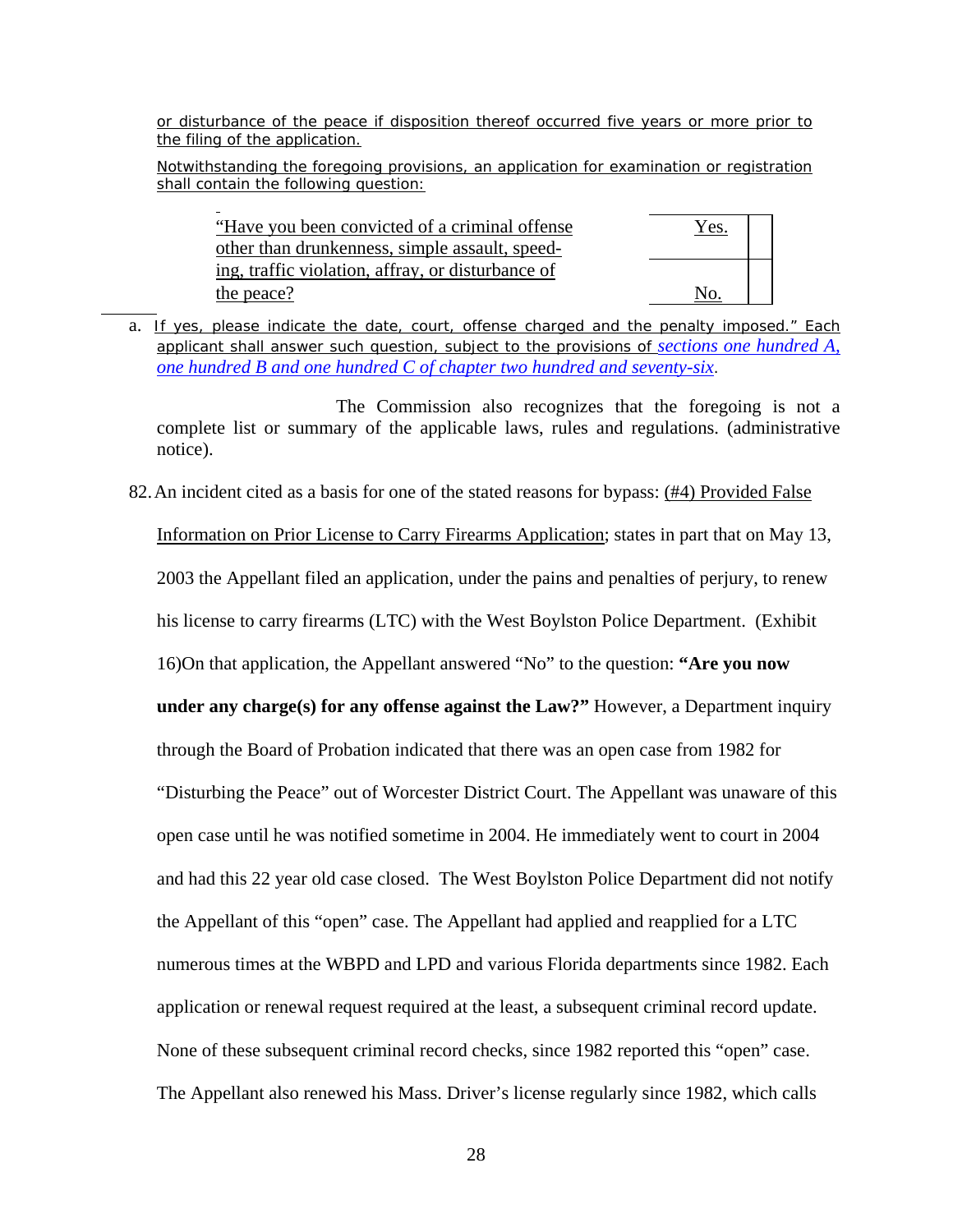for updated criminal record checks, without being notified of this "open" case. The Department of State Police also did annual criminal record checks on the Appellant to issue and renew his various State Police certifications, without discovering this "open" case. (Hurley, Tr., pp. 78-79; Appellant Tr. pp. 268-272 Exhibits 16 &18).

83. Another incident cited as a basis for the stated reasons for bypass: (#4) Provided False Information on Prior License to Carry Firearms Application; states in part that the appellant answered "No" to the Question- **"Has any license to carry firearms, permit to possess firearms, or firearms identification card ever been suspended, revoked or denied?** The Department claims that this answer was erroneous, since the Appellant had civil, domestic relations, restraining order issued against him on August 28, 1995. Part of that pro forma, restraining order called for "You are also ordered to immediately surrender to the Leicester Police Department all guns, ammunition, gun licenses, and FID cards. Your license to carry a firearm, if any and your FID card are suspended immediately." The Appellant testified that this was a domestic retraining order with his then wife, from whom he is now divorced. He did not interpret that as an actual suspension since it was obtained ex parte, was in effect for only a matter of a few days. He then filed the required court documentation to vacate that part of the order dealing with firearms and get a quick hearing. He then went to court with his wife and then Leicester Police Chief Rusty Drake. Chief Drake and his wife testified on his behalf and that the relevant part of the restraining order was vacated and his license, FID card and firearms were returned to him. Most of the Department personnel were and are now aware of the Appellant's past domestic relations issues and court appearances and restraining orders with his ex-wife. This was not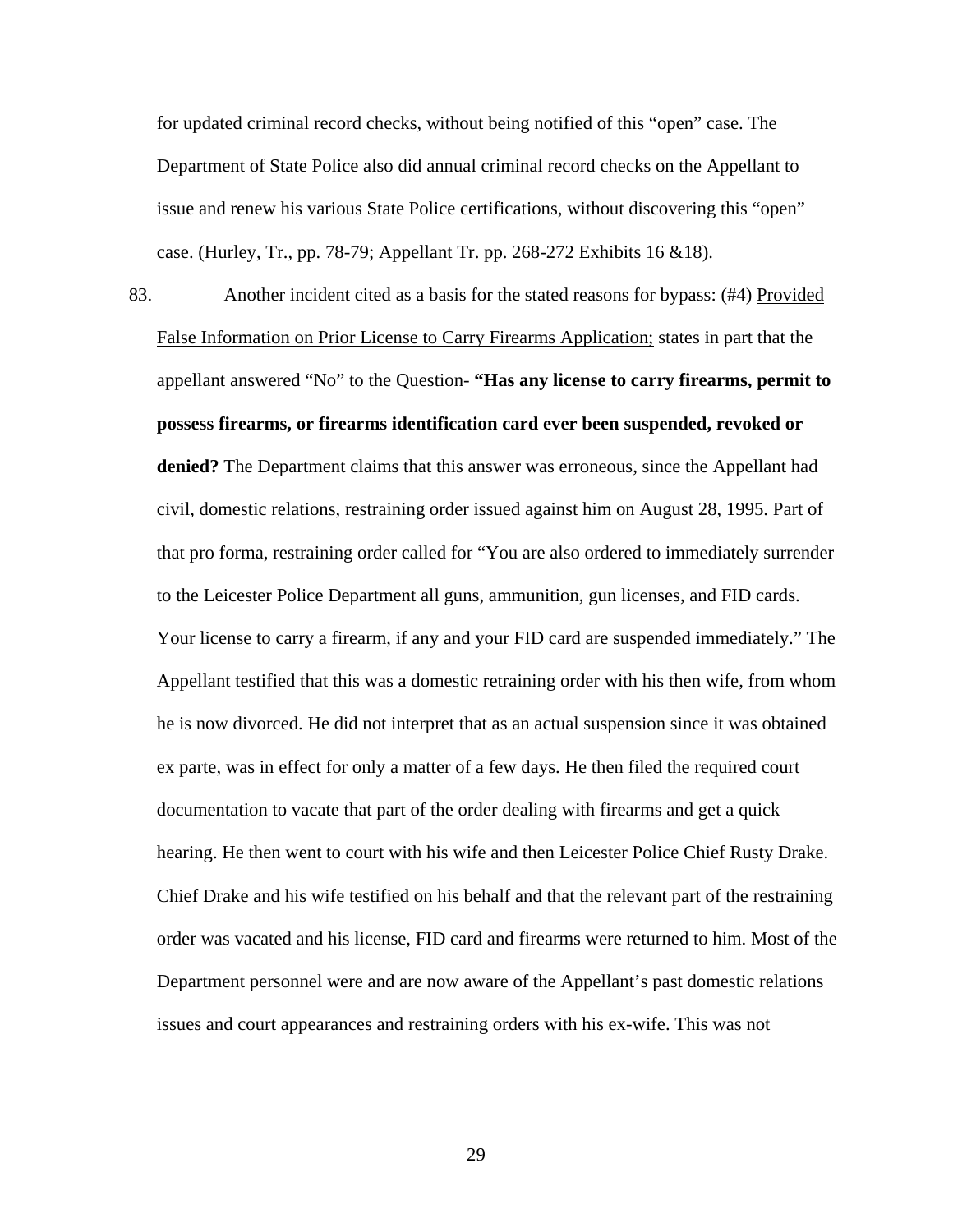secretive information that the Appellant was attempting to hide on these applications. (Appellant Tr. pp. 287-289, Exhibits 1, 10A, 16 & 18)

84. Another incident cited as a basis for the stated reasons for bypass: (#4) Provided False Information on Prior License to Carry Firearms Application; states in part that the appellant answered "No" to a question on a June 6, 1998 application for a license to carry firearms(LTC) which he signed under the pains and penalties of perjury. The Question**- "Have you ever been convicted of any offense against the law, are you now under charges of any offense against the law?"** The Department claims that this answer is erroneous since the Appellant had an "open" case from 1982 in Worcester District Court for disturbing the peace, which was closed in 2004; and he had a conviction from 1985 for minor in possession of alcohol. The Department claimed he also gave an erroneous answer of "No" to the same question on an August 17, 1993 application for a LTC with the Leicester Police Department, when he had the 1985 conviction for minor in possession of alcohol. These erroneous answers or discrepancies between his application answers of "Yes or NO" and a technical and precise reading of his BOP report is not an incident of willfully or knowingly giving a false answer. If anything, under the circumstances here and the legal frame work described elsewhere in these finding, it appears to be sloppiness or presumptive thinking based on his many years of successfully applying for and renewing his numerous licenses, certifications and permits with the US Marines, the States of Mass. and Florida, the State Police, and the West Boylston and Leicester Police Departments. Despite all of these agencies and departments periodically doing criminal background checks on him, no "discrepancy" was found until Chief Hurley began his own review for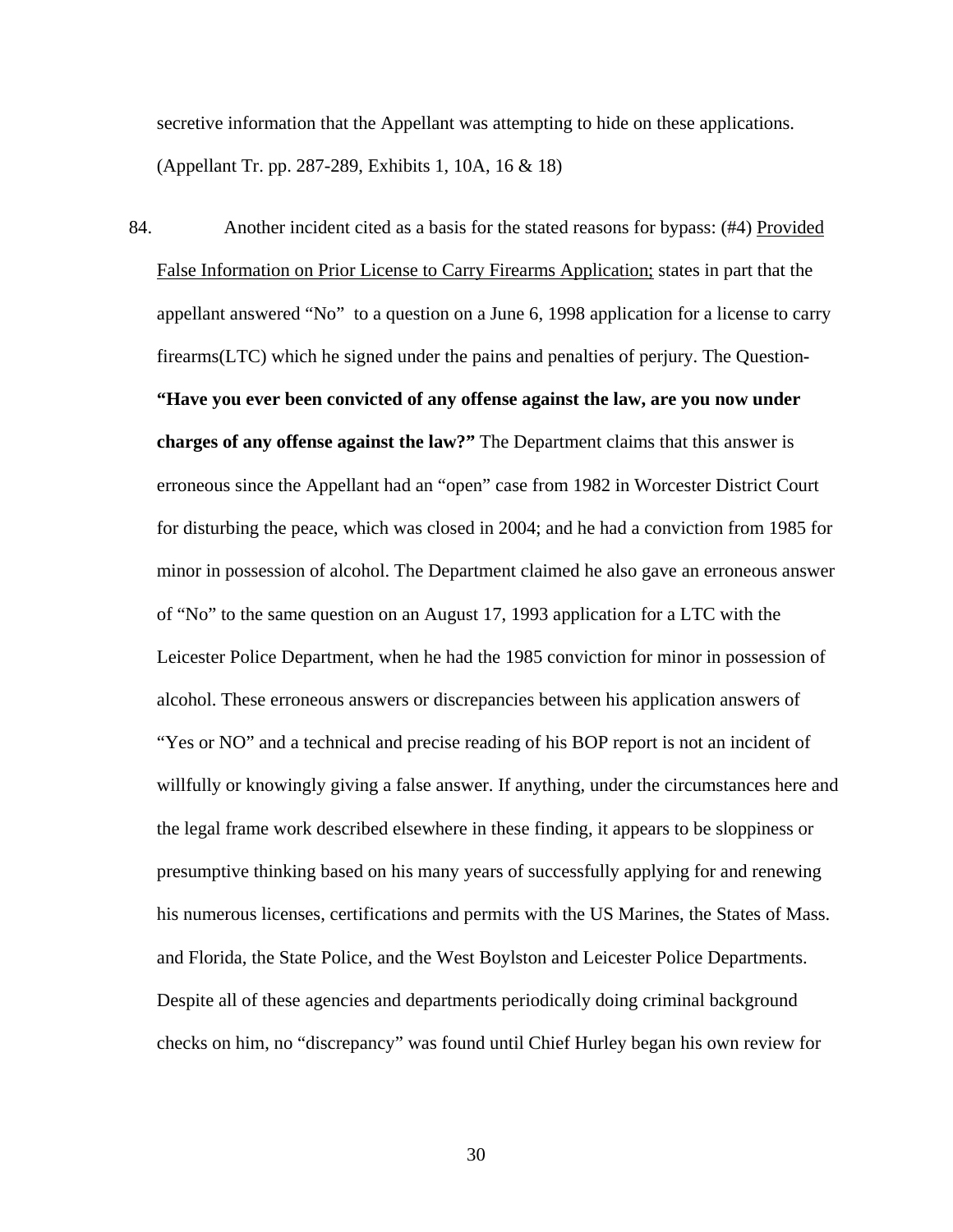the purpose of this bypass. (Appellant Tr. pp. 287-289, Hurley Tr. pp. 141-149, Exhibits 1, 10A, 16 & 18)

85. If anything the LPD and the WBPD and the Worcester District Court were equally remiss in their past LTC application process and record checks on the Appellant. They processed his applications for LTC or renewal several times each over decades without finding the "open" case or any other discrepancies in his applications. The Appellant had the right to rely on those repeated apparent affirmations of his accurate completion of those applications. Chief Hurley admitted in testimony that the Appellant had actually attached his BOP record with the "open" case to his LTC application; an affirmation that he didn't realize that it was still open. Chief Hurley also admitted that BOP records are difficult to read and that even judges sometime require the assistance of professionals like probation officers. to read them properly. Chief Hurley admitted in testimony that there were many people in the LPD, the WBPD, The Worcester Police Dept. and the court who were in error or remiss for leaving this case open for decades. Chief Hurley also testified that the erroneous answers on the applications or discrepancies were not an indication of the Appellant's lack of credibility or attempt to deceive but mere sloppiness or paperwork inaccuracy. Hurley strongly believed that once the Appellant learned of these discrepancies, he had an affirmative duty to go back even decades, to correct the old applications. Hurley offered no legal authority for this strong belief. Chief Hurley also admitted that he knew that the 1995 restraining order was probably issued ex parte, in place for only 3 days and vacated at the Appellant's first court appearance, with his then wife's approval. (reasonable inference, Hurley TR. pp. 141-149, Appellant Tr. pp. 287-289, Exhibits 1, 10A, 16 & 18)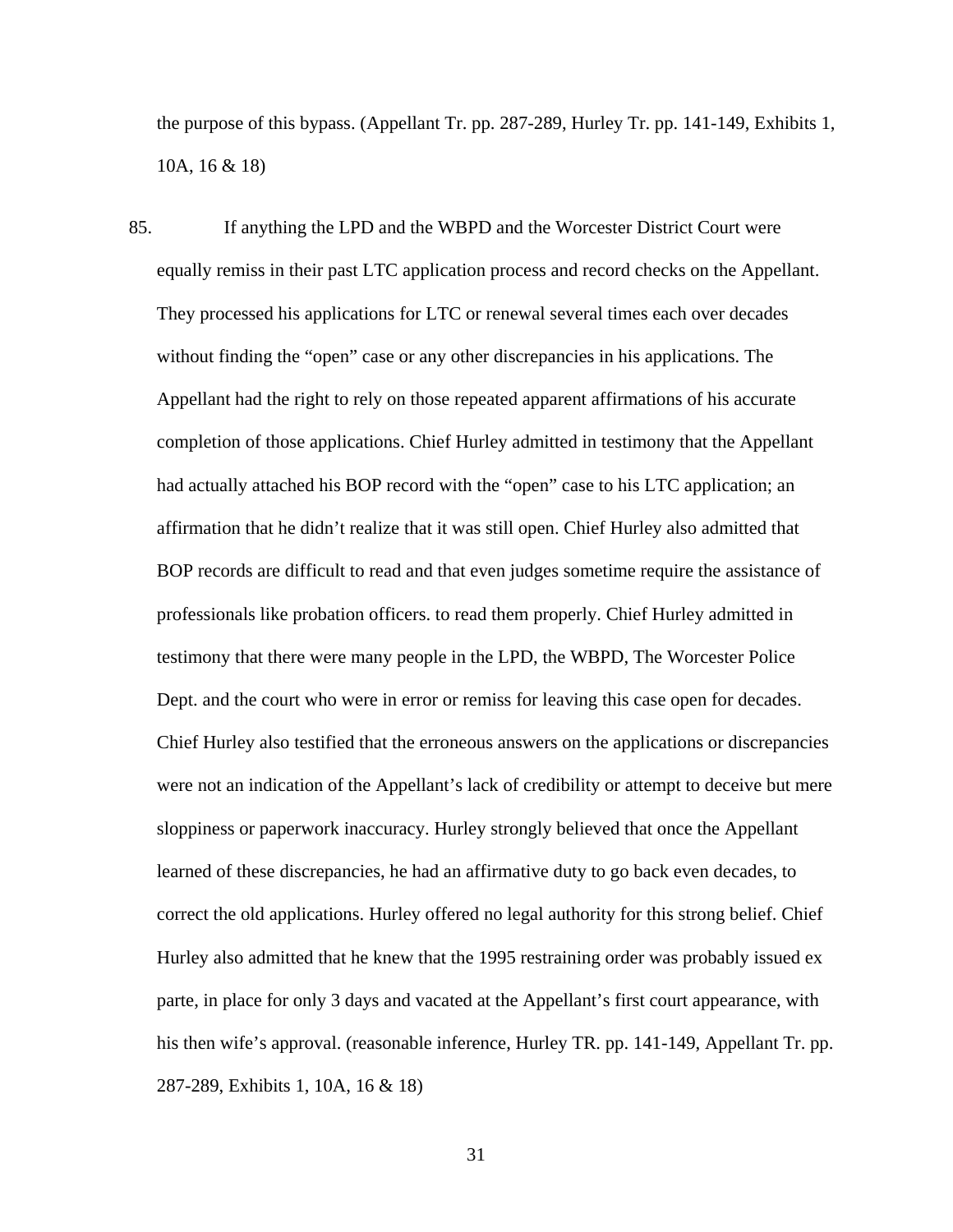- 86. The Appellant testified that he did not list, on the application, the 1985 conviction for minor transporting alcohol because he was rushing the application or misinterpreted the question as relating to a felony conviction. He further answered that he couldn't quite recall why he answered it that way. When asked why he didn't list the 1982 "open" case on his 1993 LTC application; he answered that he didn't know he had an "open" case. It is noted that the alleged 24 year old record of an "open" case is simply an "O" after status, without any indication of an issued default, a warrant or any other effort by the court or the Worcester Police Department to notify the Appellant or procure his presence in court. This indicates that it is probably a mistake on the court's part and not due to the Appellant's inattention. Chief Hurley never offered a definition of or possible explanation for an "open" case. Therefore it is inferred here that under the circumstances here, it was a very minor matter and possibly due to a mistake on the court's part. (Appellant Tr. pp. 268- 269, Hurley Tr. pp. 141-149, Exhibits 1, 10A, 16 & 18)
- 87. Trooper Shanks conducted the background investigation of the Appellant. (Shanks, Tr., p. 154)
- 88. As part of his background investigation, Trooper Shanks interviewed the Appellant at his office and then again at the Leominster State Police barracks. (Id., Tr., pp. 163-167)
- 89. Trooper Shanks concluded his report by stating in part that; "I have two completely different views of Chief Bousquet: "During my interview with Chief Bousquet, I observed his arrogance and his inability to listen to a question. Several times he mentioned people in positions of authority he knew at the State Police (dropping names)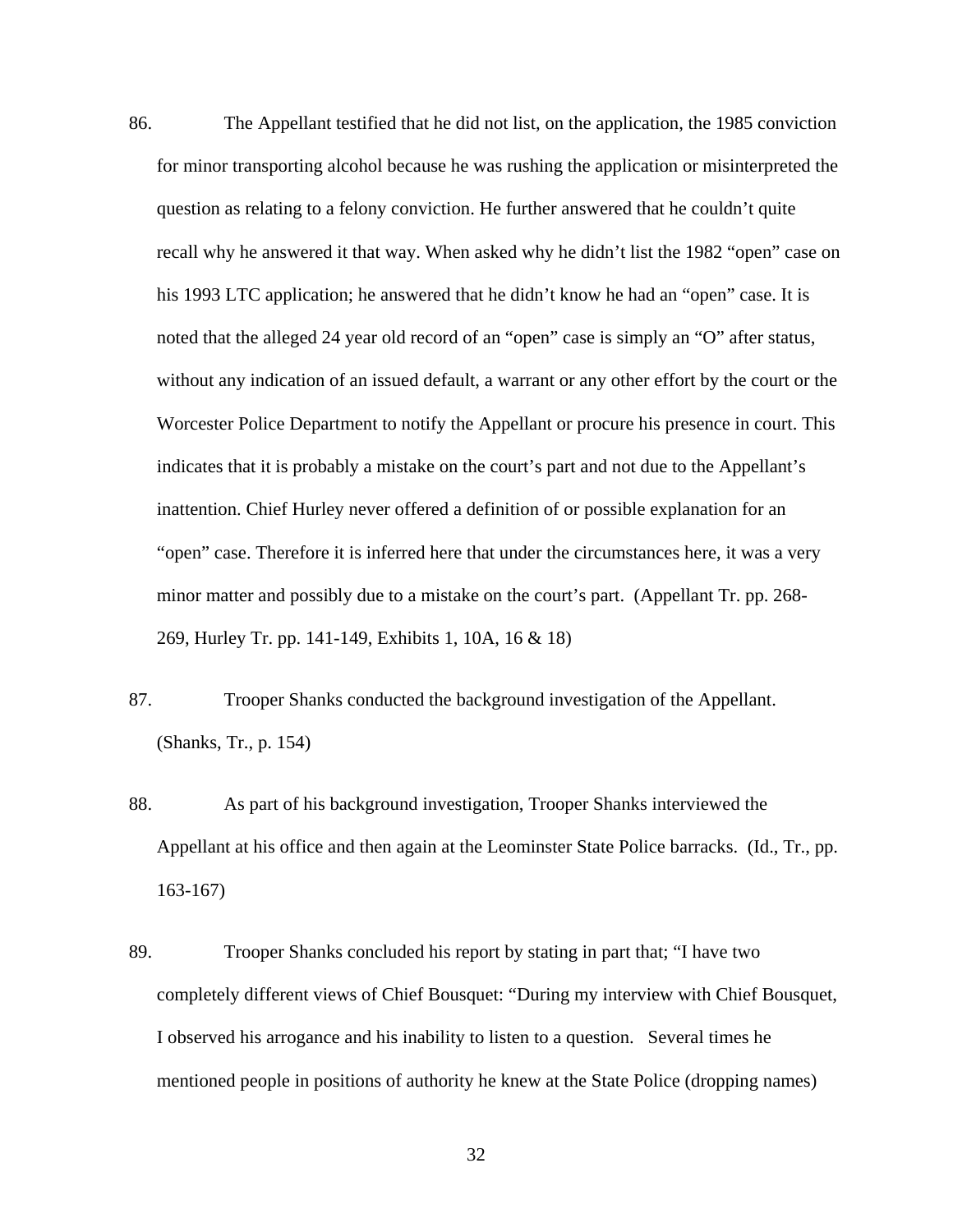that were irrelevant to our conversation. He did not respect the interview process and attempted to turn it into a casual conversation to obtain information on my investigation. Several times throughout the interview he asked who I interviewed and if my conversations with them were positive or negative. *Chief Bousquet states he applied for the position with Leicester PD because he enjoys police work and has always had a second job to supplement his income.* This is a difficult investigation due to the fact the applicant is a knowledgeable and skilled police officer. But he does not have the confidence or respect of the people he will be working with. That fact could possibly disrupt the Leicester PD and possibly put the citizens of Leicester in a precarious position." However, the prior co-workers did not say that they lacked respect for or confidence in the Appellant or his police abilities. Many stated that he had very good police knowledge, skills and performance. Yet, they also believed that he was arrogant and selfish. (Id.; Exhibits 1, 10A, 18).

90. The Appellant has a military look and bearing. He has short hair. He has the demeanor and comportment that reflects his long-term police and military background. He is relaxed, calm, controlled and unflappable as a witness. Without being hesitant; he does not spontaneously spout an answer but fully considers the question before answering. He did not display any of the arrogance or superiority that he is alleged to possess. He withstood sometime pressureful cross-examination with equanimity and ease. His answers and claimed state of mind descriptions rang true. He genuinely seemed to be perplexed and dismayed at Chief Minnich's strongly held opinions on the December 8, 2001 cruiser incident. He thought that the incident was old and over with. I find him to be a credible witness. (testimony, demeanor and presentation of Appellant)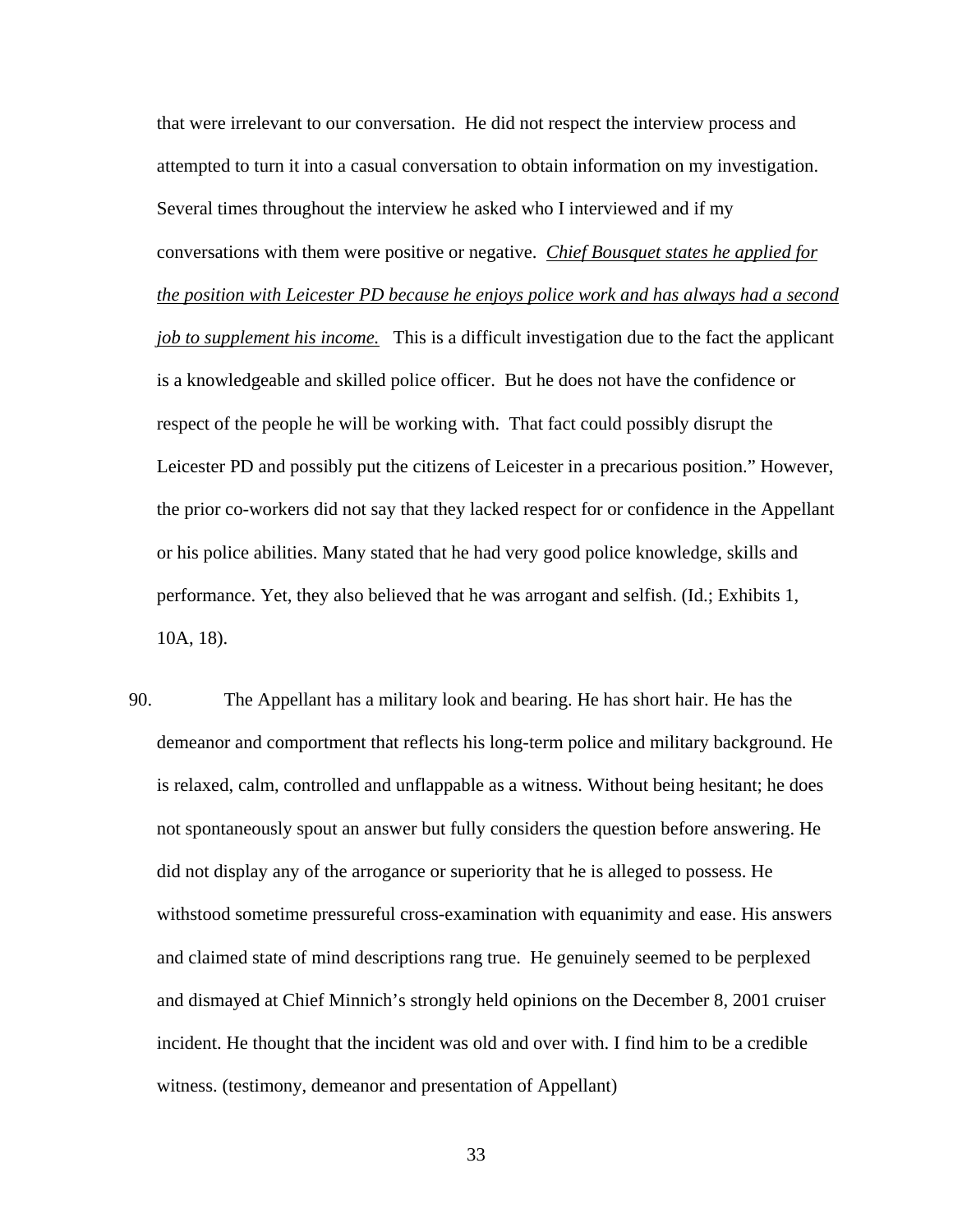#### **CONCLUSION:**

The role of the Civil Service Commission is to determine "whether the Appointing Authority has sustained its burden of proving that there was reasonable justification for the action taken by the appointing authority." City of Cambridge vs. Civil Service Commission, 43 Mass.App.Ct.300, 304 (1997). Reasonable justification means the Appointing Authority's actions were based on adequate reasons supported by credible evidence, when weighed by an unprejudiced mind, guided by common sense and by correct rules of law. Selectmen of Wakefield v. Judge of First Dist. Ct. of E. Middlesex 262 Mass, 477, 482 (1928). Commissioners of Civil Service vs. Municipal Ct. of the City of Boston, 359 Mass. 214 (1971). G.L. c. 31, §2(b) requires that bypass cases be determined by a preponderance of the evidence. A "preponderance of the evidence test requires the Commission to determine whether, on the basis of the evidence before it, the Appointing Authority has established that the reasons assigned for the bypass of an Appellant were more probable than not sound and efficient." Mayor of Revere v. Civil Service Commission, 31 Mass. App. Ct. 315 (1991). The Commission must take account of all credible evidence in the entire administrative record, including whatever would fairly detract from the weight of any particular supporting evidence. See, e.g., Massachusetts Ass'n of Minority Law Enforcement Officers v. Abban, 434 Mass 256, 264-65, 748 N.E.2d 455, 462 (2001).

The issue for the Commission is "not whether it would have acted as the appointing authority had acted, but whether, on the facts found by the commission, there was reasonable justification for the action taken by the appointing authority in the circumstances found by the commission to have existed when the appointing authority made its decision." Watertown v. Arria*,* 16 Mass. App. Ct. 331, 332 (1983). *See* Commissioners of Civ. Serv. v. Municipal Ct. of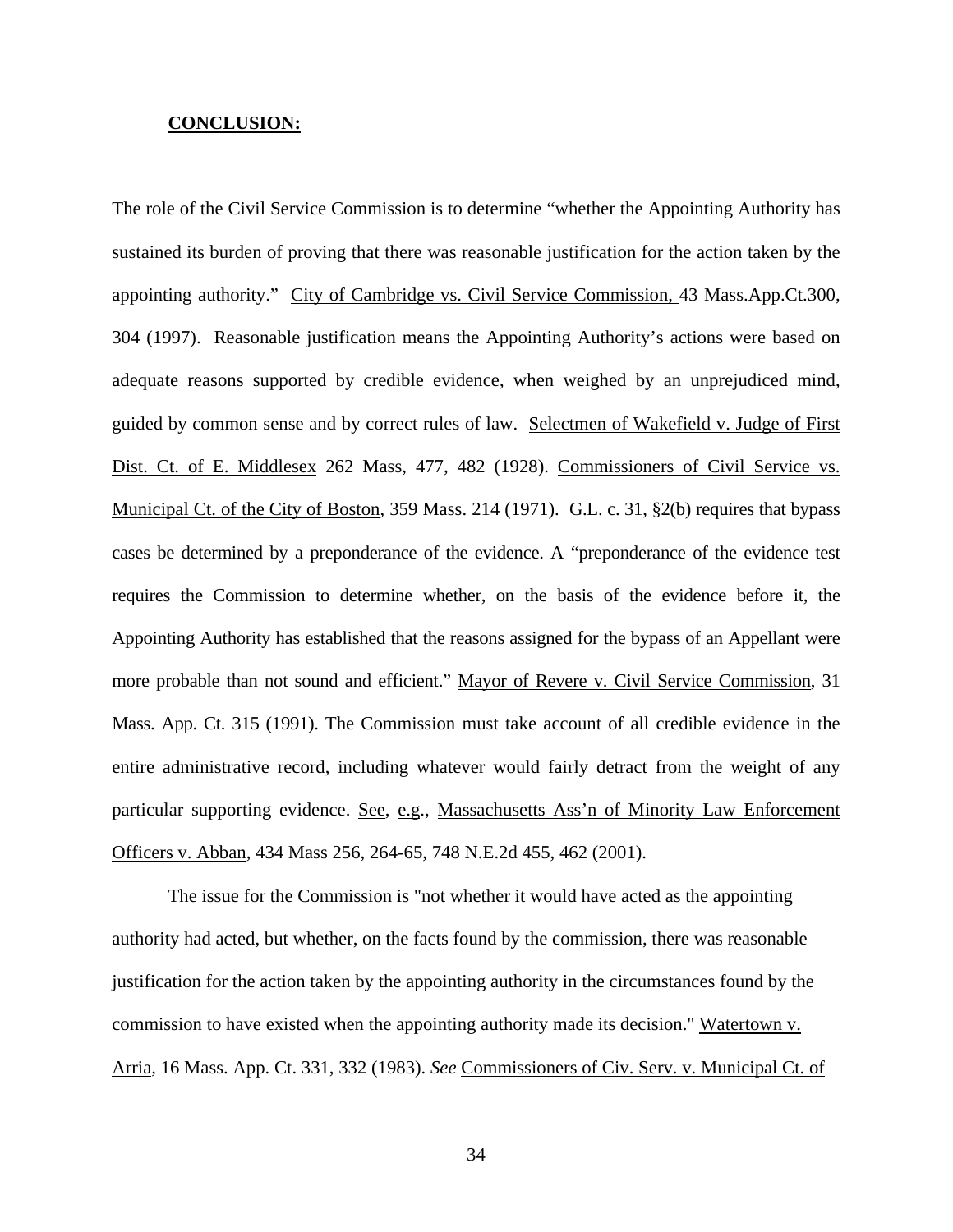Boston*,* 369 Mass. 84, 86 (1975) and Leominster v. Stratton*,* 58 Mass. App. Ct. 726, 727-728 (2003). However, personnel decisions that are marked by political influences or objectives unrelated to merit standards or neutrally applied public policy represent appropriate occasions for the Civil Service Commission to act. Cambridge v. Civ. Serv. Comm'n, 43 Mass. App. Ct. 300, 304 (1997).

 The appointing authority is expected to exercise sound discretion under the particular circumstances of the matter when choosing among persons eligible for promotion or original appointment or may decline to make any appointment. See also the line of cases cited in .Goldblatt vs. Corporation Counsel of Boston, 360 Mass 660, 666, (1971) In addition to sound discretion, the appointing, public officer is expected to employ honesty and good faith in the selection process. A judicial judgment should "not be substituted for that of . . . [a] public officer" who acts in good faith in the performance of a duty. See M. Doyle & Co. Inc. v. Commissioner of Pub. Works of Boston, 328 Mass. 269, 271-272." Goldblatt vs. Corporation Counsel of Boston, 360 Mass 660, 666, (1971)

The Commission has the statutory authority to hear and decide bypass appeals See G. L. c. 31, §2(b). In making its determination, the Commission must consider the fundamental purpose of the Civil Service System, which is "to protect against overtones of political control, objectives unrelated to merit standards, and assure neutrally applied public policy." Hansen v. Department of Correction, 11 MSCR 47 (1998). See also Cambridge, 43 Mass App. Ct. at 304. If the Commission finds that there are "overtones of political control or objectives unrelated to merit standards or neutrally applied public policy," then it should intervene. Cambridge, 43 Mass App. Ct. at 304. Otherwise, the Commission cannot substitute its judgment for the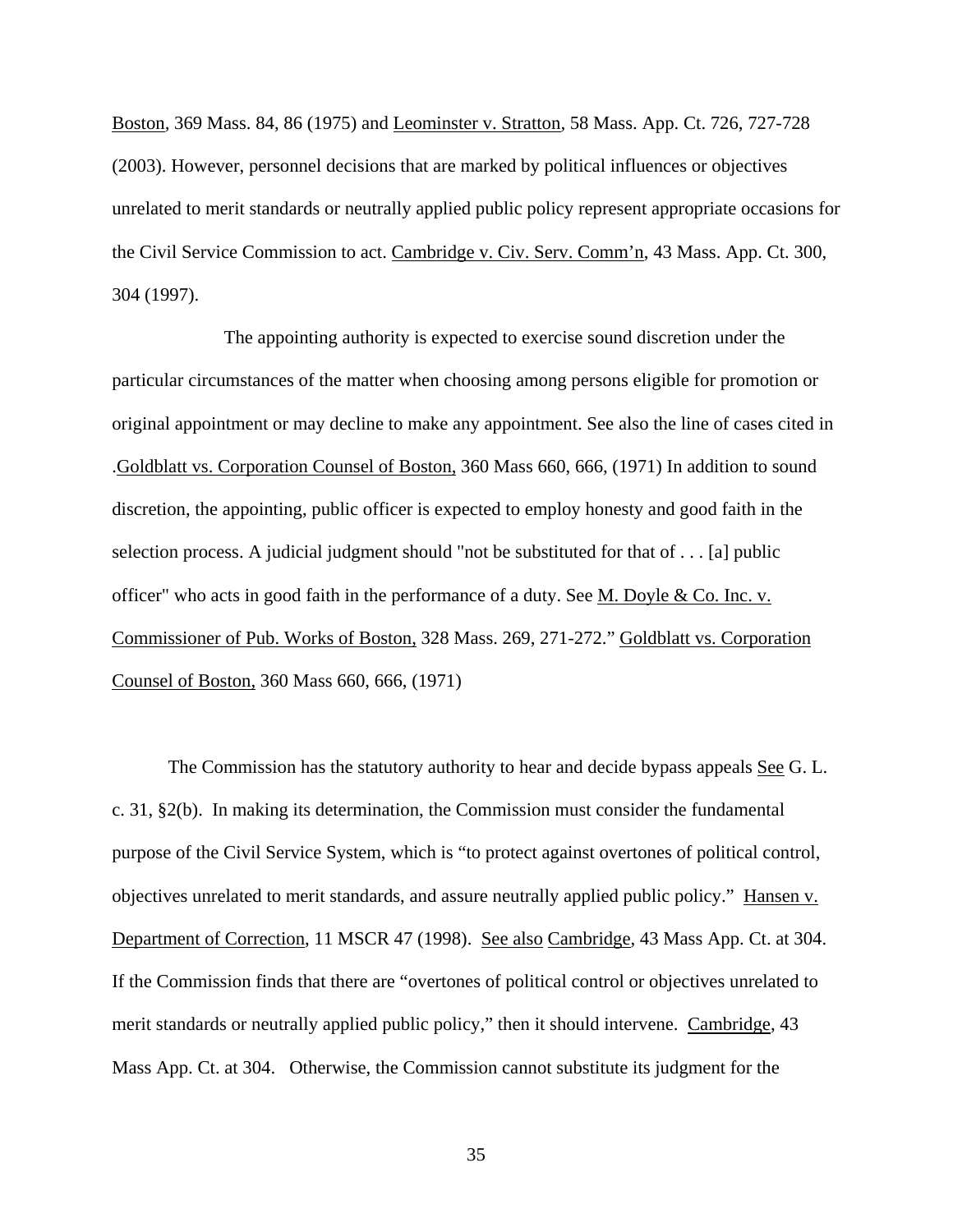judgment of the appointing authority. Cambridge, 43 Mass App. Ct. at 304. See also Doran v. Norwood Police Department, 11 MCSR 121 (1998).

An Appointing Authority must proffer objectively legitimate reasons for the bypass, rather than rationalizations or personality preference for the selection of one candidate over the other. See Tuohey v. MBTA, Case No.: G2-04-394 (2006). The Appellant here was qualified for the position he sought and had excellent credentials and background experience. He had an excellent employment and disciplinary record except for that one incident in 2001, which was mitigated by the findings of fact here. The Appellant had the right to rely on his solid past performance record in the face of the insubstantive and uncorroborated hearsay attack by some past co-workers. The application-evaluation process here did not sufficiently, identify and substantiate a personality or character trait that might reasonably interfere with the Appellant's ability to perform the duties and responsibilities of the position he sought. Compare Radford v. Andover Police Department, 17 MCSR 93, (2004) and Barry v Town of Lexington, 21 MCSR 589, (2008). The Appellant was well-known in the local police community. He had been employed in the Department in the past. He possessed excellent experience and training credentials. He had a solid employment record except for a single disciplinary incident in a neighboring department, five years earlier. The Appellant in this present matter was subject to a suspect, detailed and protracted evaluation process laden with overtones of bias or animosity. Here, at the very least, there was the appearance of or potential for bias in the selection process that should have been effectively remedied.

The Respondent did not have reasonable justification to bypass the Appellant based on his prior discipline, a single incident that was over emphasized and dramatized by both Chief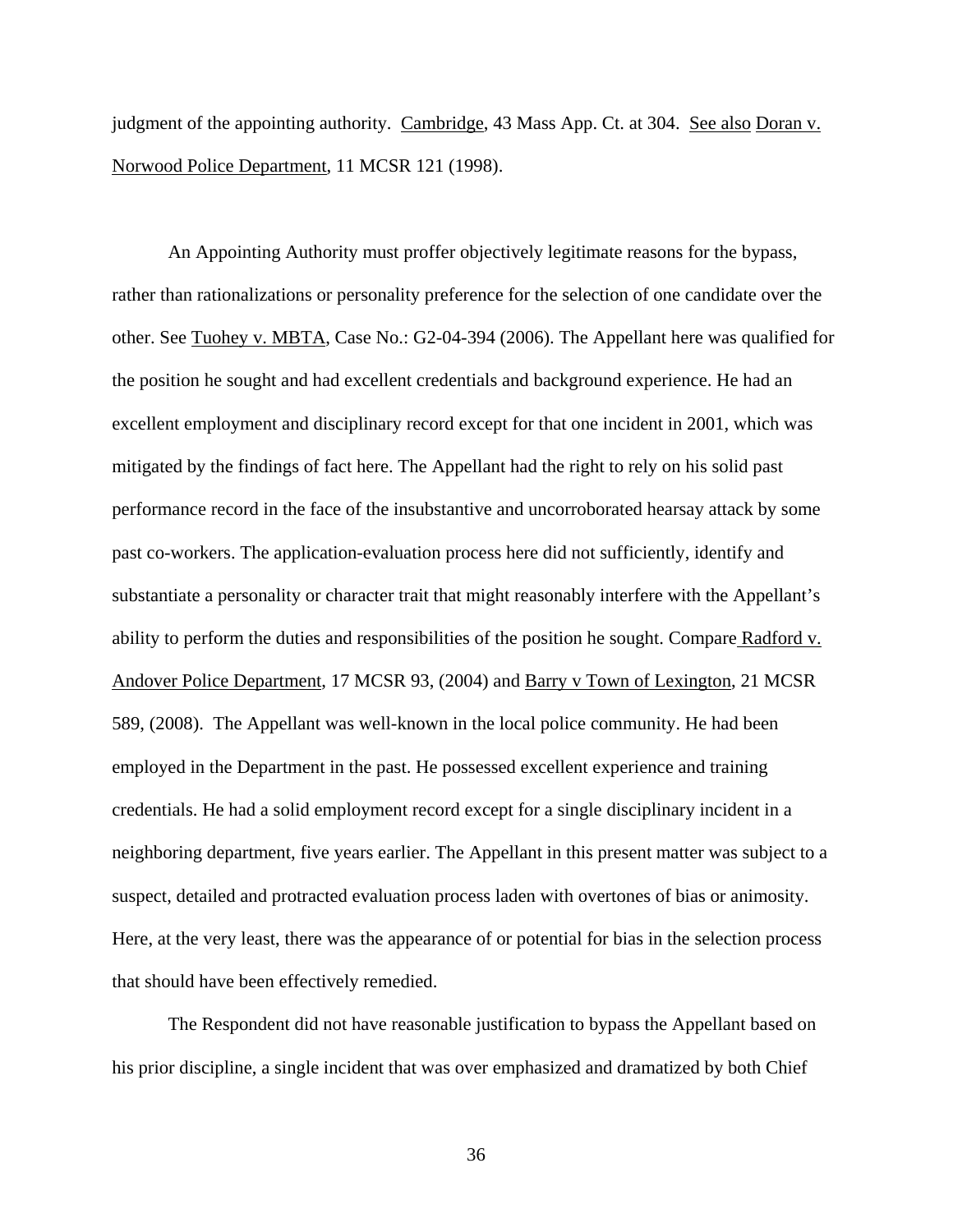Minnich and Chief Hurley. This single incident was substantively mitigated by the Appellant, as shown in the findings of fact. It was also found to be isolated and inappropriately addressed by Chief Minnich, under the totality of circumstances.

The Respondent did not have reasonable justification to bypass the Appellant because of his alleged poor relationships with co-workers and his poor interview with Trooper Shanks. There is at least the appearance of bias or prejudice against the Appellant by Chief Minnich and at least a strong resistance to the Appellant on the part of Chief Hurley. These negative overtones pervaded the interview-evaluation process, influenced the interviewer, some of the interviewees and tainted the results.

Another of the five stated reasons for bypass; the alleged erroneous answers or discrepancies on the Appellant's various applications were not proven by a preponderance of the credible evidence in the record. The alleged errors or discrepancies were minor, unintentional and probably commonplace. The alleged errors or discrepancies were only discovered by Chief Hurley, after a microscopic examination of old records and a severe and tortuous rationale applied to the meager results of the examination. Chief Hurley admitted in testimony that this was not a matter of willfully or knowingly giving a false answer. If anything, under the circumstances here and the legal frame work described elsewhere in these finding, it appears to be sloppiness or presumptive thinking, based on the Appellant's many years of successfully applying for and renewing his numerous licenses, certifications and permits with the US Marines, the States of Mass. and Florida, the State Police, and the West Boylston and Leicester Police Departments.

If the appointing authority establishes that it had reasonable justification for its decision, the Commission must defer to the appointing authority. Cambridge v. Civil Service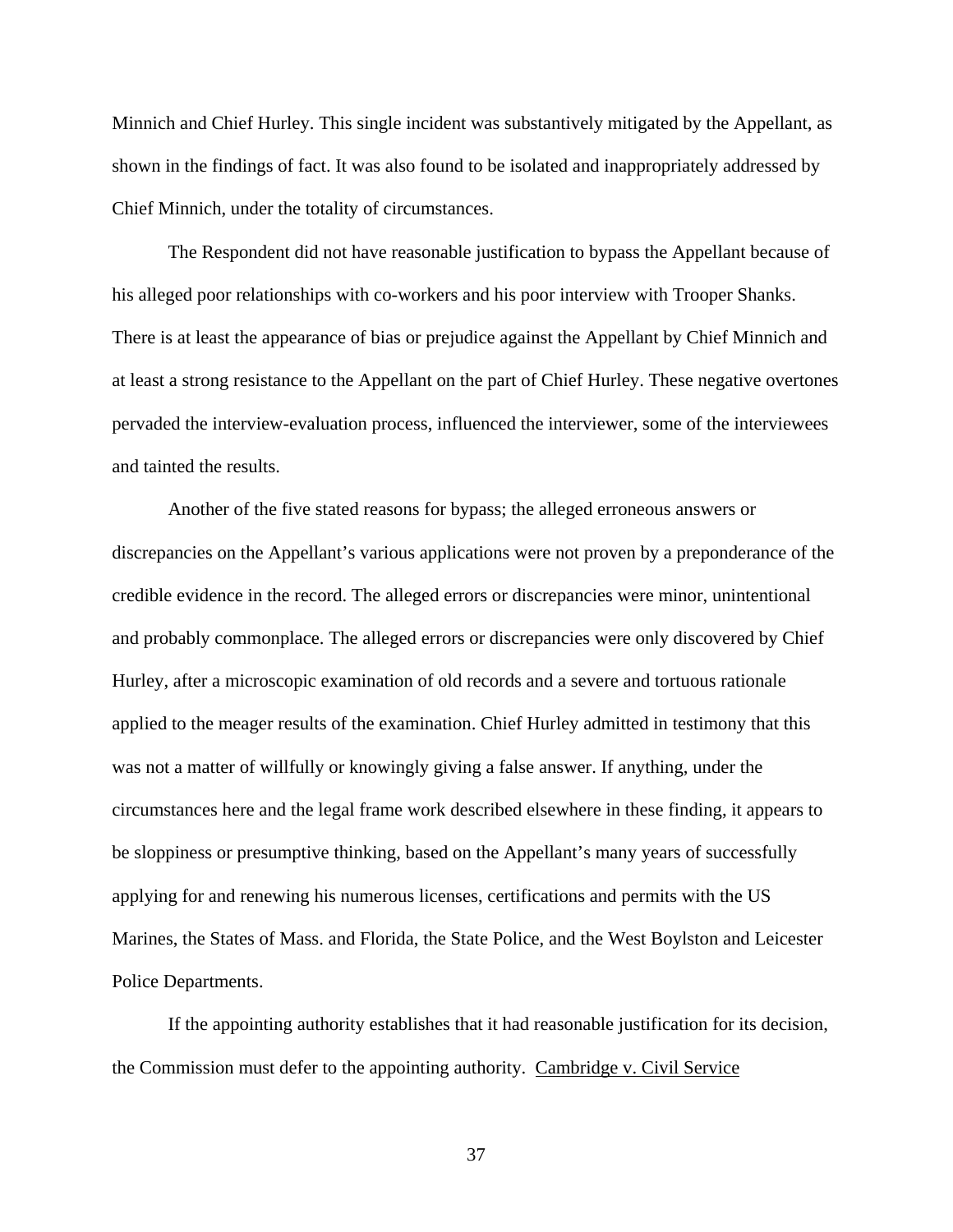Commission, 43 Mass. App. Ct. 300, 303 (1997). "Reasonable justification requires that the action taken be done upon adequate reasons sufficiently supported by credible evidence, when weighed by an unprejudiced mind, guided by common sense and by correct rules of law." Basa v. Belmont Police Department, 12 MSCR 137. "In order to prevail in a bypass case, an appellant must demonstrate that the reasons offered by the appointing authority were untrue, apply equally to the higher ranking, bypassed candidate, are incapable of substantiation or are a pretext for other, impermissible reasons." Sylvia v. New Bedford Fire Department, 9 MCSR 49 (1996). See, Borrelli v. MBTA, 1 MCSR 6 (1987).

Although the Respondent proffered a total of five reasons for the bypass of the Appellant, only one of those reasons, the conflict of interest matter, was sufficiently sound and established as a reasonable justification for the bypass.

As set forth in greater detail above, the stated reason #1, conflict of interest due to his employment, is the only stated reason of the five claimed which is supported by a preponderance of credible evidence in the record. However it is also concluded that this sole reason is of such a nature and substance as presented by the Respondent, that it independently justifies the bypass of the Appellant. This sole reason is a sound and sufficient reason for his bypass, especially considering that he desired this part-time position because he enjoys police work and always had a second job to supplement his income

 Based on the findings of fact and the above conclusion; it is concluded here that the Respondent had reasonable justification to bypass the Appellant because his full-time employment as Police Chief for Becker College creates a continuing, conflict of interest situation that does not exist with any of the other appointees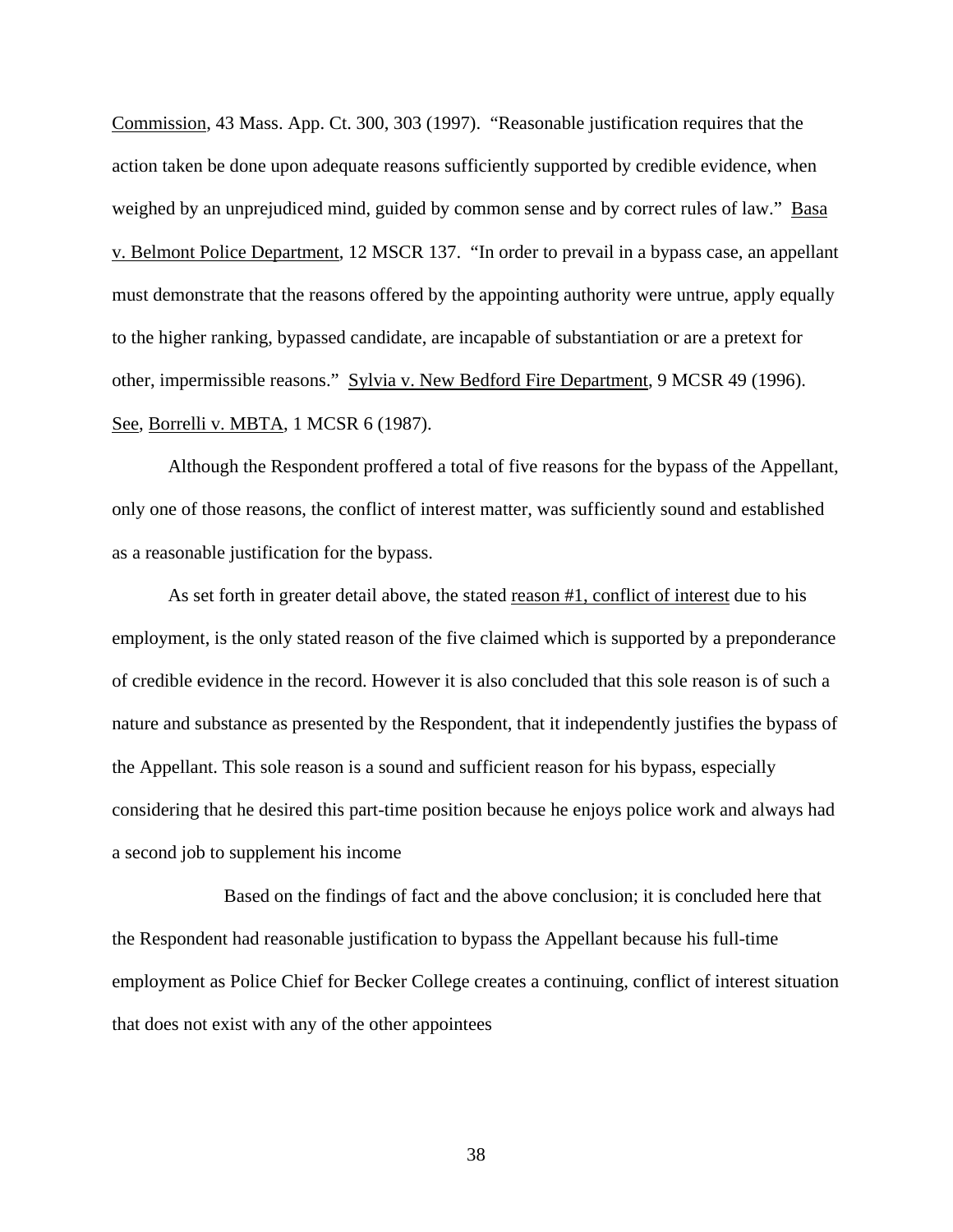The Respondent had reasonable justification to bypass the Appellant because, as the Chief of Police for Becker College's Campus Police Department, his candidacy creates unique barriers under G.L. 268A ("conflict of interest law"), not only for himself but also for the Town and Chief Hurley that do not exist with the other Appointees.

First, Chief Hurley is a "municipal employee" for purposes of the conflict of interest law. As a result, the potential hiring of the Appellant raises questions under §19 and §23 of the conflict of interest law. Pursuant to  $\S 23(b)(2)$ , a municipal employee may not use his official position to secure unwarranted privileges or exemptions of substantial value for himself or others. Accordingly, Section 23(b) (2) will prohibit Chief Hurley from using his position to obtain special benefits for himself, other members of the Department, the Town and the Appellant. Based on the testimony and evidence presented by the Respondent and the Appellant, it is clear to the Commission that the Town and the College are so interwoven that it will be impossible to avoid violations of the conflict of interest law. This is especially true when considering the following situations: the lease arrangements for athletic fields between the Town and College; the College's use of the Department's booking capabilities and holding facilities for their arrests; the fact that Campus Police Officers perform paid road details in Town and Department Police Officers perform paid details during College events; various police trainings occur between the two departments; and the Department's free use of campus facilities (gym.)

Moreover, Section 23(b)(3) prohibits a municipal employee from engaging in conduct which gives a reasonable basis for the impression that any person or entity can properly influence him or unduly enjoy his favor in the performance of his official duties. Issues may be raised under this section of the law if the Appellant is hired and Chief Hurley is dealing with a matter involving Becker. Under those circumstances, a reasonable person may conclude that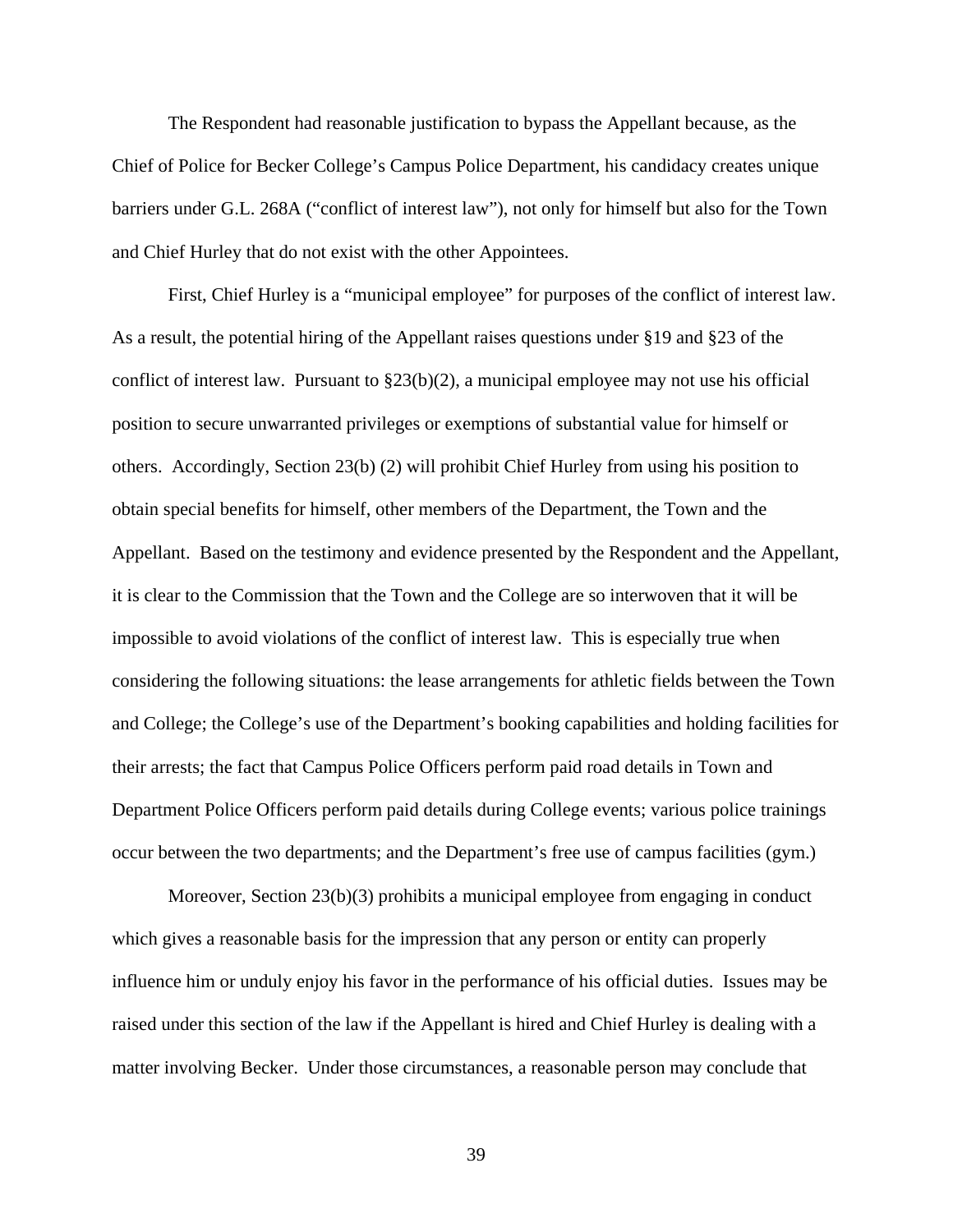Becker College could improperly influence Chief Hurley. One such circumstance may involve law enforcement activities on campus. As a practical matter, the Town's Police Department responds to medical calls and complaints of criminal activity on the campus on a regular basis. If the Appellant is hired by the Department, and remains in his position as Chief of Campus Police, a reasonable person may infer that the decision to arrest a student - or not arrest, for that matter – was influenced by the Appellant's employment with the Department.

Finally, Section 19 encompasses any financial interest without regard to the size of that interest. The financial interest must be direct and immediate or reasonably foreseeable. As discussed above, the fact that both police departments perform paid details for each other raises significant conflict issues for Chief Hurley and the Town. Moreover, for example, simply deciding to halt the use of Department police officers at College events and Campus Police Officers on road details will have the unwanted consequence of creating a potential public safety issue and a potential conflict of interest situation.

In the present matter, the Appellant also sought, at the insistence of Chief Hurley, an advisory opinion from the Ethics Commission. In no uncertain terms, the Ethics Commission opined that the law will prohibit the Appellant from serving in both capacities, unless the following two restrictions are met: (1) the Town's Board of Selectmen must designate all of its part-time police officers as "special municipal" employees for purposes of the conflict of interest law; and (2) as a part-time police officer for the Town, the Appellant may not work on matters involving the College in any way. As discussed in greater detail below, the practical implications of these restrictions justify the Respondent's decision to bypass the Appellant.

First, the Town's part-time police officers play an important role with the Department by providing shift coverage in a cost effective manner. Because sick, vacation and holiday leaves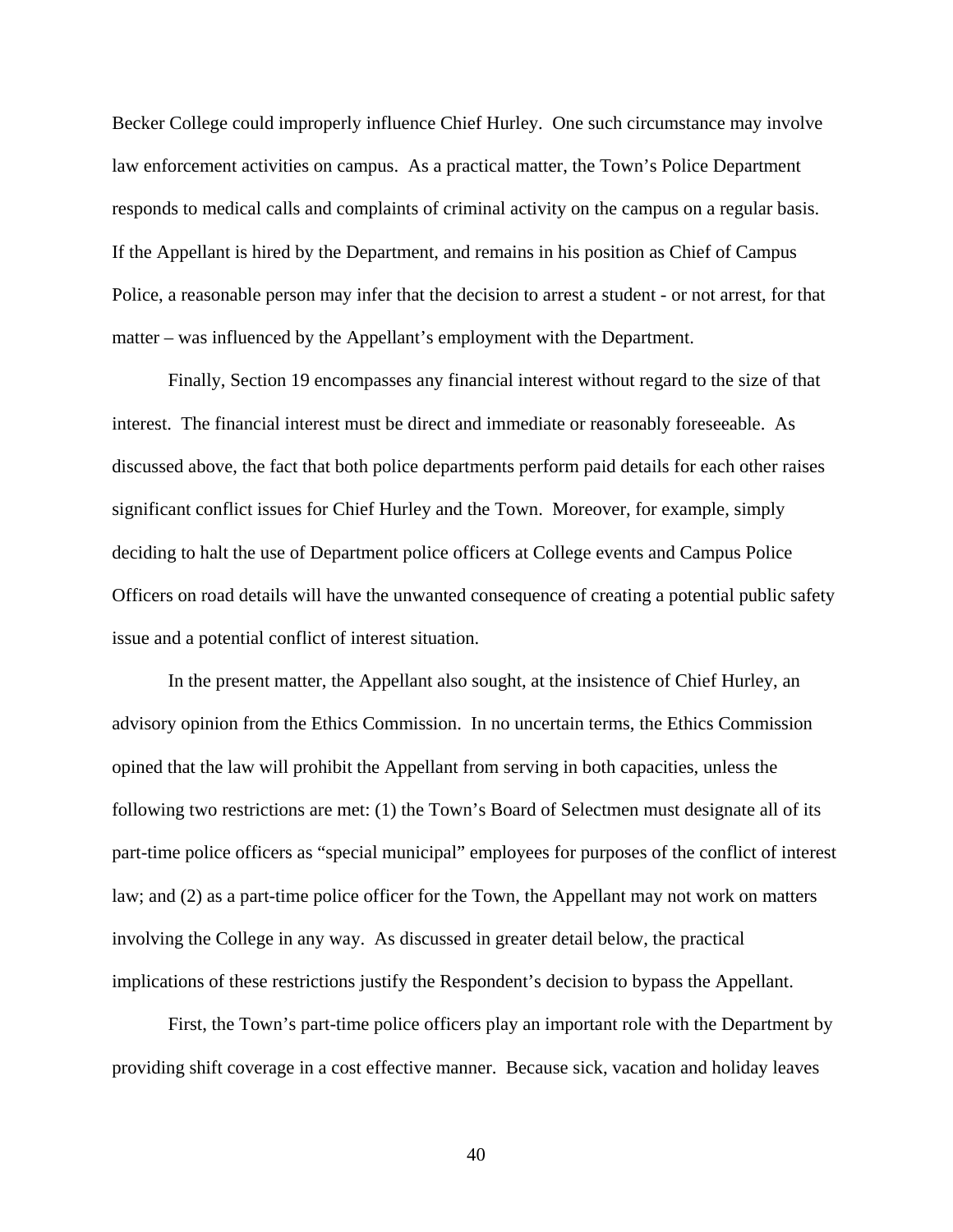are taken by its full-time officers, the Department heavily relies on its part-time members to cover the otherwise open shifts. As a result, the Department's part-time officers regularly work in excess of one hundred (100) shifts annually. In addition to providing public safety, the parttime officers (even though they are unionized) are compensated at a much lower rate than their full-time counterparts. As a result, the Town realizes a financial benefit by using part-timers to fill open shifts and can forgo recalling full-timer police officers at overtime rates. If the Board of Selectmen, in their exclusive discretion, elected to designate the part-time officers as "special municipal employees", the decision would bankrupt the Department's budget. Because "special municipal" employees are limited in the number of shifts (and hours) they can work, the Department would be forced to decide whether to fill a shift or bring back a full-timer at a higher rate of compensation. Chief Hurley competently testified that the use of full-time officers to fill open shifts would gut his operating budget.

Second, the part-time officers are union members. Changing their designation to "special municipal" employees effectively limits the number of shifts they can work for the Department. Such a change would constitute a unilateral change in working conditions under M.G.L. c. 150E. It is reasonable to expect that any limitation placed on the number of shifts part-time officers can work will not be well received because, as a practical matter, designating them as "special municipal" employees will limit their annual earning capacity.

Third, in addition to the Town designating its part-time officers as "special municipal", the Ethics Commission recommended that the Appellant also comply with §17 of the conflict of interest law. If the Appellant followed this recommendation, his availability to work for the Department would be limited to less than 60 shifts per year. Obviously, such a limitation on the Appellant's availability further restricts the Town's ability to cover open shifts in a cost effective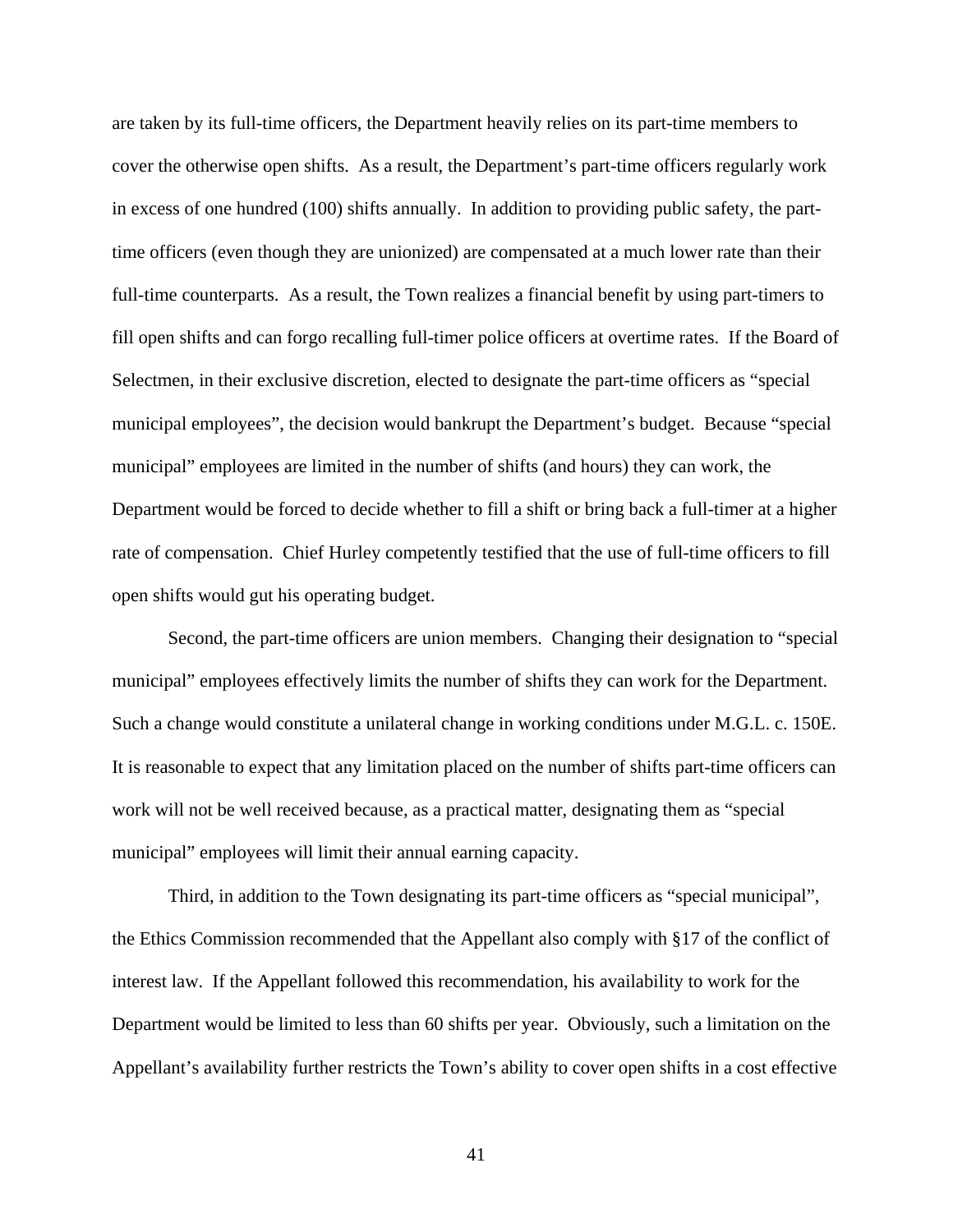manner. Stated differently, actually hiring the Appellant sets the Department back in terms of actual staffing levels.

Fourth, and perhaps more importantly, the Appellant cannot perform any work related to the College. This restriction from the Ethics Commission, in and of itself, justifies the Town's decision to bypass the Appellant. Based on the evidence present, none of which was rebutted by the Appellant, Department Police Officers regularly respond to police calls to the College's campus. Based on the second restriction mandated by the Ethics Commission, the Appellant would be precluded from responding to any College related calls. To further complicate matters, Chief Hurley testified that part-time officers typically work "off-shifts" that are staffed with only two (2) officers. The dilemma for the Town, should it appoint the Appellant, is obvious: if the officer working with the Appellant is at a call, and police presence is requested at the College, the Appellant cannot respond or could only respond in a limited manner. Based on this scenario, the Appellant would not be able to perform an essential function of his position – namely responding to public safety requests from the community, including the College.

The Appellant, in the high administrative position of Police Chief at Becker College creates a much higher potential for a conflict of interest situation arising. Neither the Town nor the Department should be placed in the above described precarious position. Neither the Town nor the Department should be saddled with the indefiniteness and the potential, consequential effects of this amorphorous situation for the Appellant's benefit, of securing a second or parttime job. Based on the above, the Respondent was justified in bypassing the Appellant. Neither the Town nor the Department could be reasonably expected to accommodate the Appellant's part-time employment by the above enumerated commitments or adjustments.